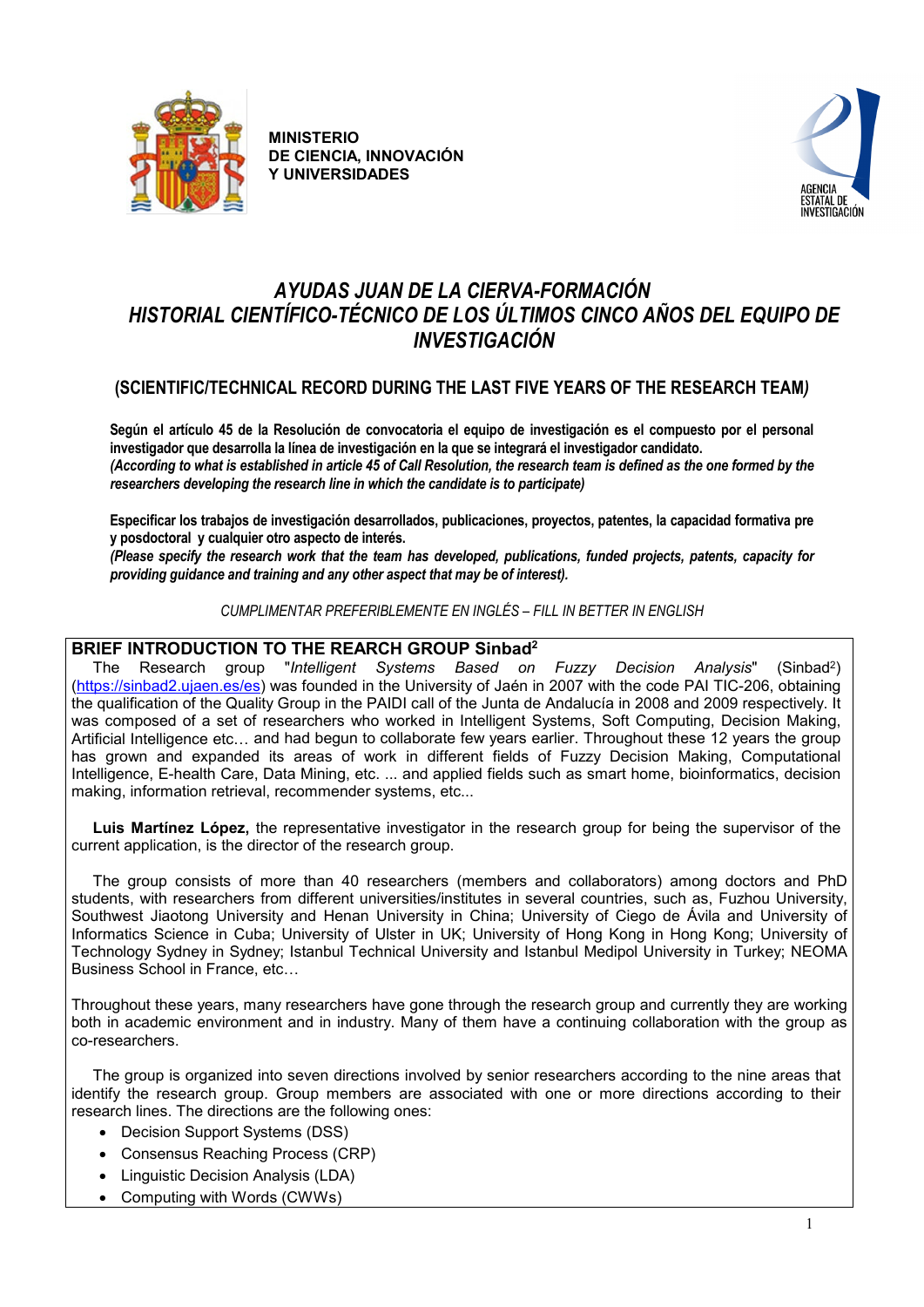



- Modelling Preferences (MP)
- Recommendation Systems (RS)
- Decision Making (DM*)*
- Computational Intelligence (CI)
- Ambient Intelligence (AmI)

**Luis Martínez** involves all the research lines, and takes the responsibility of the research group.

Along the following sections, we present the scientific activities of the research group, with a special reference to the merits of the representative investigator in the research team. It is presented according to the following structure:

## **INDEX** 1. [RESEARCH PROJECTS..................................................................................](#page-2-0) 3 1.1 European and NSFC Projects [.......................................................................](#page-2-1) 3 1.2 [National and Excellent National Projects](#page-4-0) ....................................................... 5 1.3 [Regional Projects and others.........................................................................](#page-5-0) 6 2 PHD THESIS SUPERVISED [............................................................................](#page-7-0) 8 3 [PUBLICATIONS................................................................................................](#page-8-0) 9 3.1 Books and Edited books [..............................................................................](#page-9-0) 10 3.2 International Journals [..................................................................................](#page-9-1) 10 4 [AWARDS AND RECOGNITIONS...................................................................](#page-16-0) 17 4.1 Personal awards [and recognitions...............................................................](#page-16-1) 17 4.2 [Awards and recognitions for working performed..........................................](#page-17-0) 18 4.3 [Awards and recognitions for working carried out by PhD](#page-18-0) students.............. 19 5 [POSTDOC EXPERIENCES OF THE GROUP MEMBERS.............................](#page-18-1) 19 6 [SCIENTIFIC IMPACT......................................................................................](#page-19-0) 20 6.1 [Highly cited papers in Engineering field \(in the Top 1%\) in the last 10 years. \(Source:](#page-19-1)  [Essential Science Indicators, Thomson Reuters\).](#page-19-1) ................................................. 20 6.2 [Highly cited papers in Computer Science field \(in the Top 1%\) in the last 10 years.](#page-20-0)  [\(Source: Essential Science Indicators, Thomson Reuters\)....................................](#page-20-0) 21 7 [INTERNATIONAL RECOGNITION AS JOURNAL EDITORIAL BOARD MEMBERS](#page-21-0) [22](#page-21-0) 8 [YOUNG RESEARCHERS TRAINING CONTRACTS](#page-22-0) ..................................... 23 9 [INTERNATIONAL COLLABORATIONS](#page-26-0) ......................................................... 27 9.1 Researchers list [...........................................................................................](#page-27-0) 28 9.2 Classification by countries [...........................................................................](#page-29-0) 30 **To summarize the activities of Luis Martínez between 2014 and 2019, described along the research group activities, the following paragraphs describe it:**

He is the principal researcher of **10 projects** and has been the supervisor of **10 PhD theses**. He is the coauthor of **86 papers** in SCI indexed international journals.

Bibliometric indicators:

\* His works have received in the Thomson Reuter Web of Science database **more than 10000 citations** (see the ISI ResearchID Profile http://www.researcherid.com/rid/A-1746-2009) and he has an **h-index of 40**,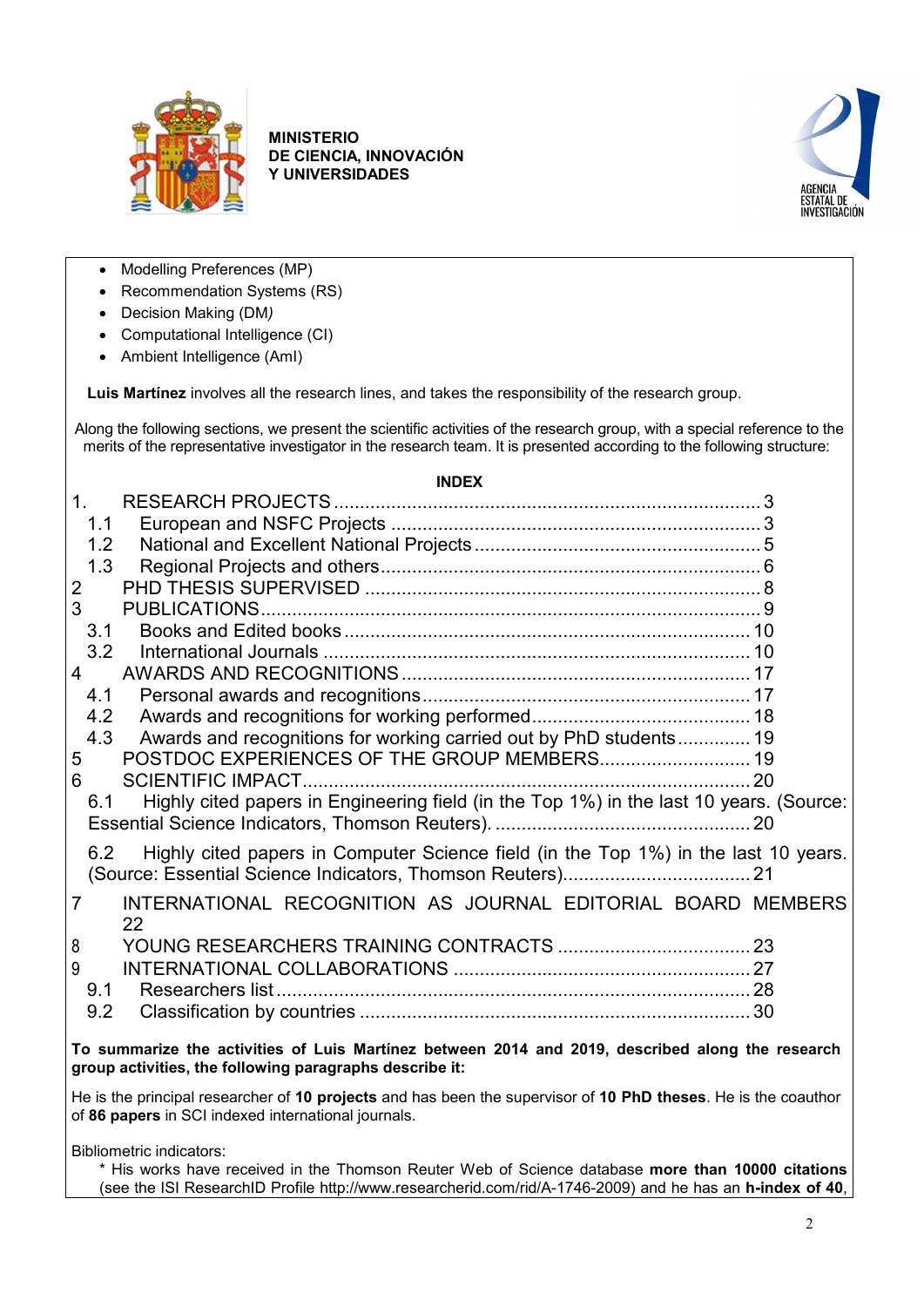



which establishes him as a **highly cited author** in computer science.

\* In the Scholar Google database he has an **h-Index of 51** and **more than 16000 citations** (see the Scholar Google Research Profile https://scholar.google.es/citations?user=PG3D8UMAAAAJ&hl=es).

\* He belongs to the list of the HiCi in the areas of Engineering and Computer Sciences:<http://highlycited.com/>

\* He is the author of **18 papers Highly Cited Papers**. Papers in the top 1% most highly cited papers in his field worldwide, according to the ISI computing period (2009-2019) (source: ISI Essential Science Indicators database).

He received the following appointments as Honorary/Guest Professor at international universities:

- \* Guest Professor in the Southwest Jiaotong University, July 2013-June 2018, Chengdu, China.
- \* Honorary Professor in Xihua University, July 2013-June 2018, Chengdu, China

\* Distinguished Professor in Wuhan University of Technology, March 2016-To present, Wuhan, China.

He keeps an active international collaboration with renowned researchers such as: Dr. Dong, Dr. Chen, Dr Wang, Dr. Xu and Dr. Qin (China), Dr. Yera and Dr. Zulueta (Cuba), Dr. Liu and Dr. Nugent (United Kingdom), Dr. Chin and Dr. Tsui (Hong Kong), Dr. Lu (Australia), Dr. Yüksel, Dr. Dincer and Dr. Kahraman (Turkey), among others.

He received the following honors and awards: Highly Cited Researcher 2019, 2018 and 2017, Top reviewer in Cross-Field in 2019, Best Journal Paper Award in EUSFLAT 2019, Da Ruan Award 2016, IEEE Transactions on Fuzzy Systems Outstanding 2008 and 2012 Paper Award (bestowed in 2011 and 2015) respectively.

He currently acts as Editor-in-Chief of the international journal "International Journal of Computational Intelligence Systems" (Atlantis press) and Information (MDPI). He acts as an associate/area editor of the following journals: Knowledge-based systems, IEEE Transactions on Fuzzy Systems, Information Fusion, International Journal of Fuzzy Systems, Journal of Intelligent & Fuzzy Systems, Applied Artificial Intelligence, Journal of Fuzzy Mathematics**,** and he serves as a member of the editorial board of the Journal of Universal Computer Sciences.

## <span id="page-2-0"></span>**1. RESEARCH PROJECTS**

This section lists the group research projects **(21 projects, 2 excellent network project)** founded by different entities from 2014. It is organized into three subsections: i) projects financed by European institutions **(2 projects)** and National Natural Science Foundation of China (NSFC) **(5 projects)**, ii) projects and excellent network project financed by national entities **(3 projects, 2 excellent network project),** and iii) projects financed by Regional Projects and others **(11 projects)**.

During this period **Luis Martínez López** has been the principal researcher in **13 research projects**, two European Projects, one NSFC project, ten projects from the Spanish national research plan and others.

## **1.1 European and NSFC Projects**

<span id="page-2-1"></span>European and NSFC projects are usually obtained under a competitive award.

|--|

| Títle                        | The use of computational techniques to Improve compliance to reminders<br>within smart environments      |
|------------------------------|----------------------------------------------------------------------------------------------------------|
| <b>Identification</b>        | 734355                                                                                                   |
| <b>Financial Institution</b> | European Commission, MSCA-RISE - Marie Skłodowska-Curie Research<br>and Innovation Staff Exchange (RISE) |
| Coordinator                  | <b>Chris Nugent</b>                                                                                      |
| Main Local Coordinator       | Luis Martínez López, Macarena Espinilla-Estévez                                                          |
| Time                         | January 2017 - December 2020                                                                             |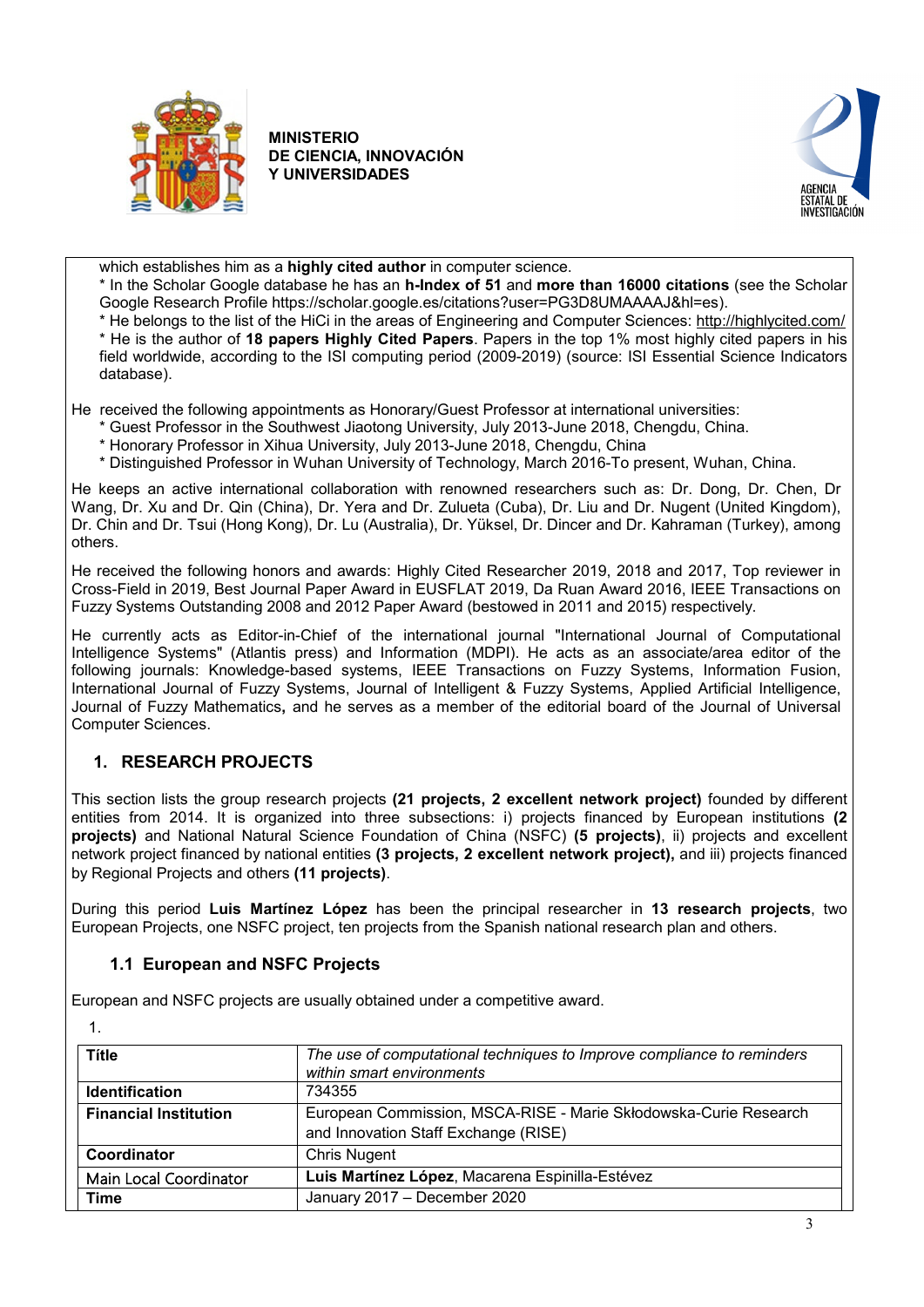



| <b>Budget</b>                | 1,084,500.00 €                                                             |
|------------------------------|----------------------------------------------------------------------------|
|                              |                                                                            |
| 2.                           |                                                                            |
| <b>Títle</b>                 | Network EUREKA SD - Enhancement of University Research and Education       |
|                              | in Knowledge Areas useful for Sustainable Development                      |
| <b>Identification</b>        | 545867-EM-1-2013-1-DE-ERA MUNDUS-EMA21                                     |
| <b>Financial Institution</b> | European Union                                                             |
| Coordinator                  | Jorge Marx Gómez                                                           |
| Main Local Coordinator       | Luis Martínez López                                                        |
| <b>Time</b>                  | July 2013 - July 2017                                                      |
| <b>Budget</b>                | 4,294,100.00 €                                                             |
|                              |                                                                            |
| 3.                           |                                                                            |
| <b>Títle</b>                 | Evaluation models of railway emergency plan considering the prioritization |
| Identification               | and synergy of action alternatives<br>71971182                             |
|                              | National Natural Science Foundation of China                               |
| <b>Financial Institution</b> |                                                                            |
| Coordinator                  | Luis Martínez López                                                        |
| <b>Time</b>                  | January 2020 - December 2023                                               |
| <b>Budget</b>                | 490,000.00 RMB                                                             |
| 4.                           |                                                                            |
| <b>Títle</b>                 | On Trust NetworkBased Linguistic Large Group Decision Making and Its       |
|                              | Applications                                                               |
| <b>Identification</b>        | 71971190                                                                   |
| <b>Financial Institution</b> | National Natural Science Foundation of China                               |
| Coordinator                  | Cuiping Wei                                                                |
| <b>Time</b>                  | January 2020 - December 2023                                               |
| <b>Budget</b>                | 500,000.00 RMB                                                             |
|                              |                                                                            |
| 5.<br><b>Títle</b>           | Character Representation and Aggregation Paradigm for Personalized         |
|                              | Linguistic Information and Construction of Its Group Decision-Making Model |
| Identification               | 71801175                                                                   |
| <b>Financial Institution</b> | National Natural Science Foundation of China                               |
| Coordinator                  | Zhen-Song Chen                                                             |
| <b>Time</b>                  | January 2019 - December 2021                                               |
| <b>Budget</b>                | 180,000.00 RMB                                                             |
|                              |                                                                            |
| 6.                           |                                                                            |
| <b>Títle</b>                 | Linguistic Rule Extraction and Uncertainty Inference Based on Formal       |
|                              | <b>Concept Lattice</b>                                                     |
| Identification               | 61772250                                                                   |
| <b>Financial Institution</b> | National Natural Science Foundation of China                               |
| Coordinator                  | Zhou Li                                                                    |
| <b>Time</b>                  | January 2018 - December 2021                                               |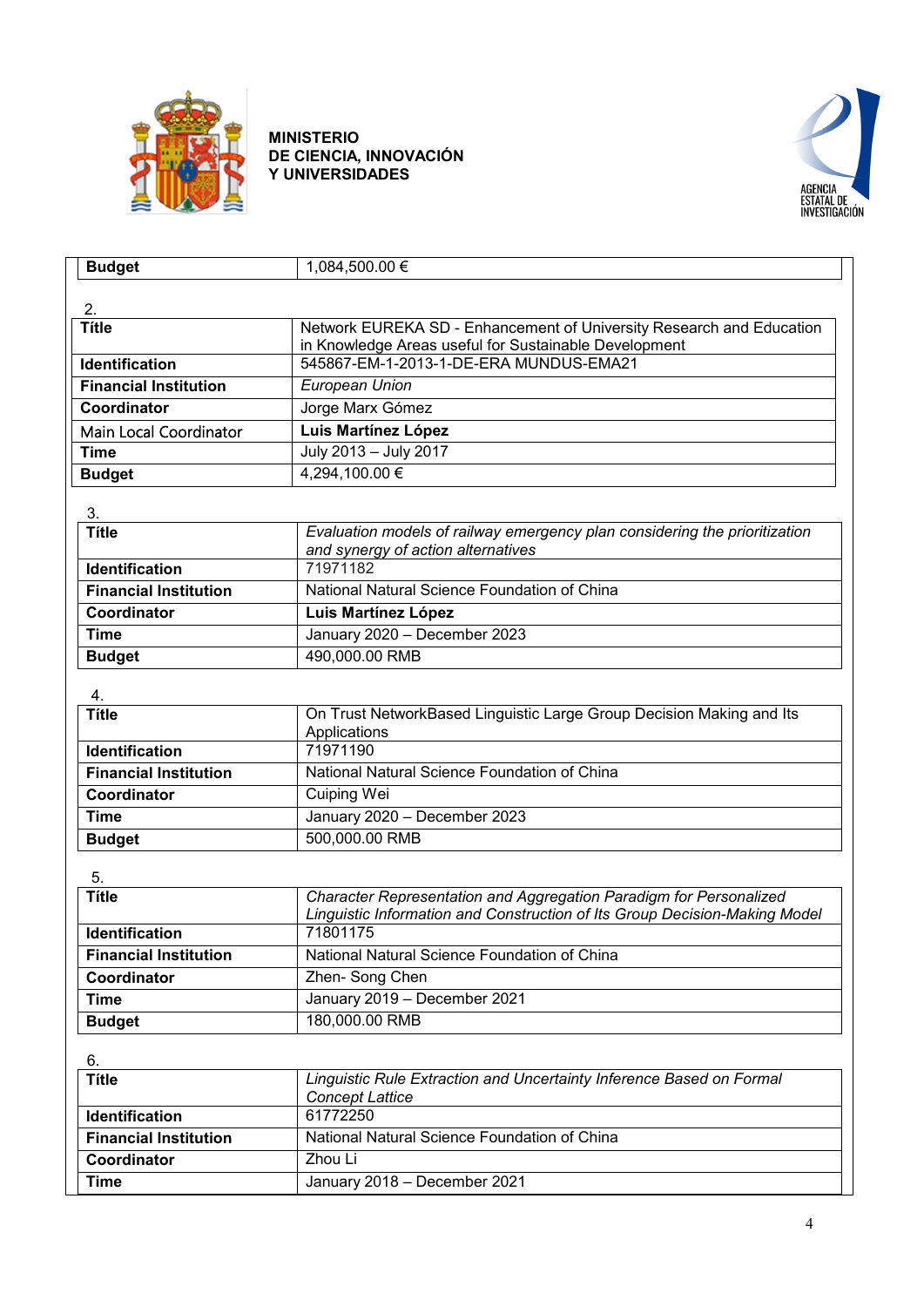



| <b>Budget</b>                | 190,000.00 RMB                                                                                                     |
|------------------------------|--------------------------------------------------------------------------------------------------------------------|
|                              |                                                                                                                    |
| Títle                        | Research on multi-criteria and group decision making based on intuitionistic<br>unbalanced linguistic distribution |
| <b>Identification</b>        | 71301129                                                                                                           |
| <b>Financial Institution</b> | National Natural Science Foundation of China                                                                       |
| Coordinator                  | Meng Dan                                                                                                           |
| <b>Time</b>                  | January 2014 - December 2016                                                                                       |
| <b>Budget</b>                | 190,000.00 RMB                                                                                                     |

# <span id="page-4-0"></span>**1.2 National and Excellent National Projects**

National and excellent national projects are usually obtained and rewarded under a competitive award. This subsection will show national projects and excellent national project, respectively.

## **A. National Projects**

| $\mathbf 1$                  |                                                                                                  |  |
|------------------------------|--------------------------------------------------------------------------------------------------|--|
| <b>Title</b>                 | Intelligent decision making under uncertainty. New approaches for multi-<br>purpose applications |  |
| <b>Identification</b>        | PGC2018-099402-B-I00                                                                             |  |
| <b>Financial Institution</b> | Ministry of Economy and Competitiveness                                                          |  |
| Coordinator                  | Luis Martínez López & Rosa Mª Rodríguez Domínguez                                                |  |
| Time                         | January 2019 - December 2021                                                                     |  |
| <b>Budget</b>                | 20,000.00 €                                                                                      |  |
| 2.                           |                                                                                                  |  |
| <b>Title</b>                 | Intelligent consensus processes for group decision making under uncertainty                      |  |
| <b>Identification</b>        | TIN2015-66524-P                                                                                  |  |
| <b>Financial Institution</b> | Ministry of Education and Science                                                                |  |
| Coordinator                  | Luis Martínez López                                                                              |  |
| <b>Time</b>                  | January 2016 - December 2019                                                                     |  |
| <b>Budget</b>                | 51,000.00 €                                                                                      |  |
| 3.                           |                                                                                                  |  |
| <b>Title</b>                 | Making Smart Strategic Decisions in Contexts of Uncertainty                                      |  |
| <b>Identification</b>        | TIN2012-31263                                                                                    |  |
| <b>Financial Institution</b> | Ministry of Economy, Science and Innovation                                                      |  |
| Coordinator                  | Luis Martínez López                                                                              |  |
| <b>Time</b>                  | January 2013 - December 2015                                                                     |  |
| <b>Budget</b>                | 34,380.00 €                                                                                      |  |

## **B. Excellent Network Project**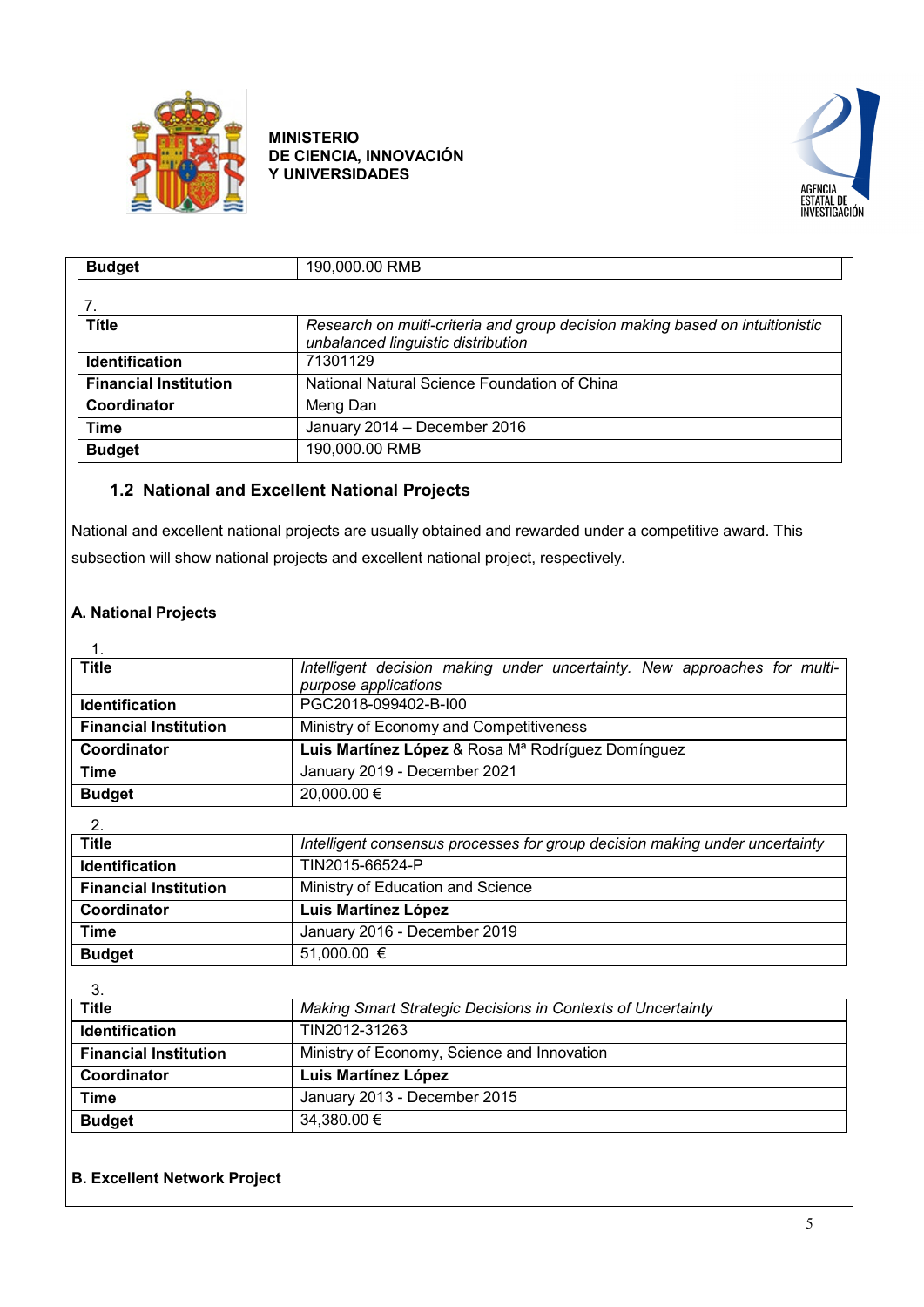



| <b>Title</b>                 | Network of excellence in intelligent data processing and natural language<br>generation |
|------------------------------|-----------------------------------------------------------------------------------------|
| <b>Identification</b>        | TIN2017-90773-RED                                                                       |
| <b>Financial Institution</b> | Ministry of Education and Science                                                       |
| Coordinator                  | Pablo Gervas Gomez-Navarro                                                              |
| Time                         | July 2018 - June 2020                                                                   |
| <b>Budget</b>                | 20,000.00 €                                                                             |

| 2.                           |                                             |
|------------------------------|---------------------------------------------|
| <b>Title</b>                 | Logica Difusa y Soft Computing              |
| <b>Identification</b>        | TIN2014-56381-REDT                          |
| <b>Financial Institution</b> | Ministry of Economy, Science and Innovation |
| Coordinator                  | Humberto Bustince Sola                      |
| Time                         | December 2014 - November 2017               |
| <b>Budget</b>                | 11.700€                                     |

# **1.3 Regional Projects and others**

<span id="page-5-0"></span>The projects included in this section are financed by regional and other entities and they are usually obtained under a competitive award.

|  | ۰, |
|--|----|
|  |    |

| 1.                           |                                                                                                 |
|------------------------------|-------------------------------------------------------------------------------------------------|
| <b>Title</b>                 | Intelligent selection of knowledge-based strategies for Scheduling in GRID /<br>CLOUD computing |
| <b>Identification</b>        | 2013/00096                                                                                      |
| <b>Financial Institution</b> | University of Jaén                                                                              |
| Coordinator                  | Sebastián García Galan, Luis Martínez López                                                     |
| <b>Time</b>                  | October 2013 - November 2015                                                                    |
| <b>Budget</b>                | 4,250.00 €                                                                                      |
|                              |                                                                                                 |
| 2.                           |                                                                                                 |
| <b>Title</b>                 | Experimental wireless network of sewage systems adapted for monotorization                      |
|                              | of acoustic noise in real time in urban environments                                            |
| Identification               | 2013/00100                                                                                      |
| <b>Financial Institution</b> | University of Jaén                                                                              |
| Coordinator                  | José Ángel Fernández Prieto, Luis Martínez López                                                |
| Time                         | October 2013 - May 2015                                                                         |
| <b>Budget</b>                | 4,250.00 €                                                                                      |
|                              |                                                                                                 |
| 3.                           |                                                                                                 |
| <b>Title</b>                 | Capture and pre-processing of large volumes of data from various micro-                         |
|                              | blogging sources                                                                                |
| Identification               | 2013/00099                                                                                      |
| <b>Financial Institution</b> | University of Jaén                                                                              |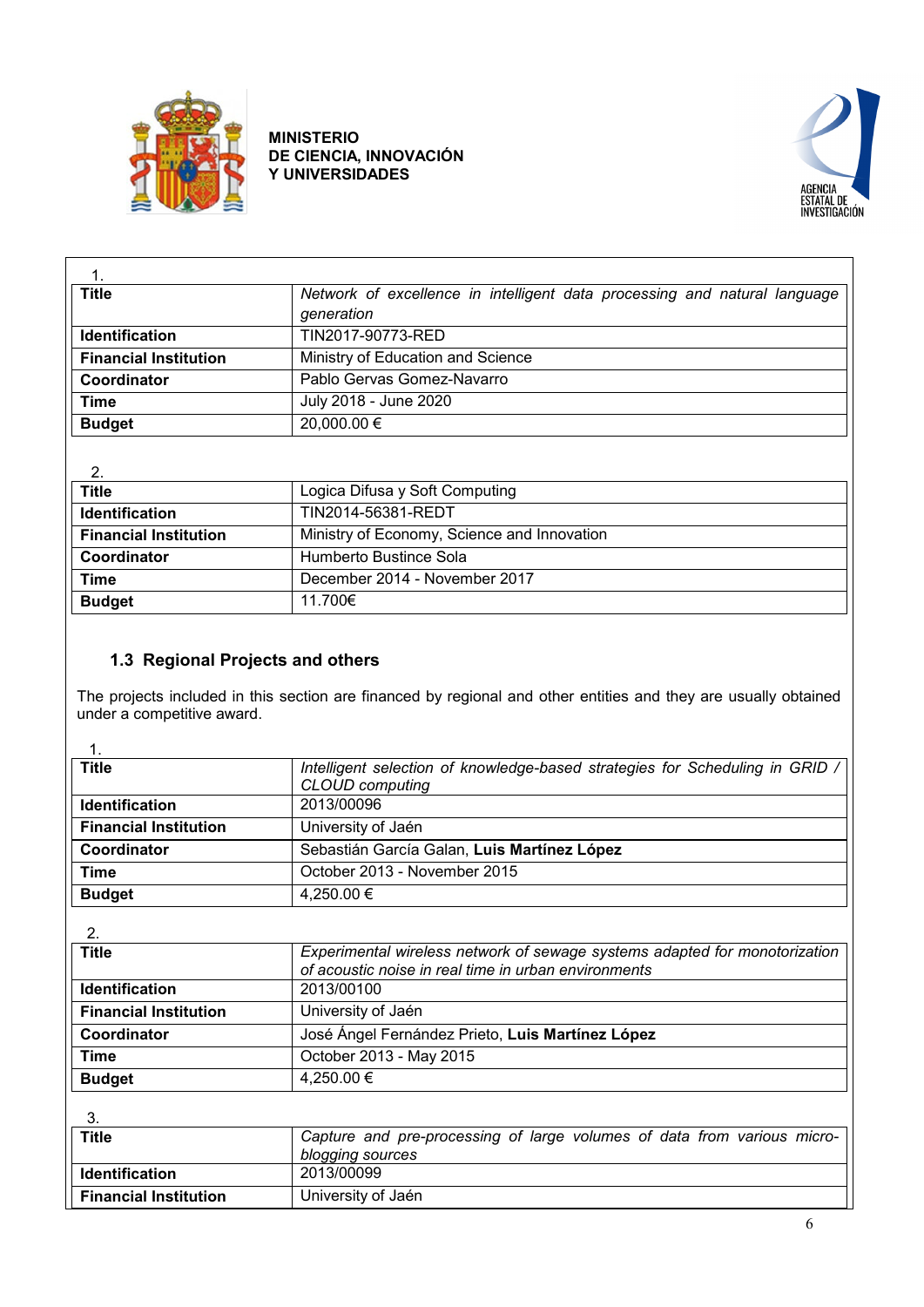



| Coordinator                  | Manuel Carlos Díaz-Galiano, Luis Martínez López                                                               |
|------------------------------|---------------------------------------------------------------------------------------------------------------|
| <b>Time</b>                  | October 2013 - May 2015                                                                                       |
| <b>Budget</b>                | 4,250.00 €                                                                                                    |
|                              |                                                                                                               |
| 4.                           |                                                                                                               |
| <b>Title</b>                 | Strategic decision making under uncertainty in Green Computing                                                |
| <b>Identification</b>        | 2013/00097                                                                                                    |
| <b>Financial Institution</b> | University of Jaén                                                                                            |
| Coordinator                  | Macarena Espinilla Estévez, Luis Martínez López                                                               |
| <b>Time</b>                  | October 2013 - May 2015                                                                                       |
| <b>Budget</b>                | 4,250.00 €                                                                                                    |
|                              |                                                                                                               |
| 5.<br><b>Title</b>           | Implementation and exploitation of a Big Data environment for Data Mining<br>problems                         |
| <b>Identification</b>        | 2013/00098                                                                                                    |
| <b>Financial Institution</b> | University of Jaén                                                                                            |
| Coordinator                  | Pedro Gonzalez-Garcia, Luis Martínez López                                                                    |
| <b>Time</b>                  | October 2013 - May 2015                                                                                       |
| <b>Budget</b>                | $4.250.00 \in$                                                                                                |
|                              |                                                                                                               |
| 6.<br><b>Title</b>           | Urban subsoil management using 3D GIS                                                                         |
| <b>Identification</b>        | 2013/00095                                                                                                    |
| <b>Financial Institution</b> | University of Jaén                                                                                            |
| Coordinator                  | Lidia Ortega-Alvarado, Luis Martínez López                                                                    |
| <b>Time</b>                  | October 2013 - May 2015                                                                                       |
|                              | 4,250.00 €                                                                                                    |
| <b>Budget</b>                |                                                                                                               |
| 7.                           |                                                                                                               |
| <b>Title</b>                 | Service for the development of a centralized telematics system for the<br>management of a collection center   |
| <b>Reference</b>             | ETSII file 03/12                                                                                              |
| <b>Financial Institution</b> | University of Granada                                                                                         |
| Coordinator                  | Maria Amparo Vila-Miranda                                                                                     |
| <b>Time</b>                  | June 2012-September 2013                                                                                      |
| <b>Budget</b>                | 62,540.00€                                                                                                    |
| 8.                           |                                                                                                               |
| <b>Title</b>                 | Development and implementation of a hybrid recommendation system based<br>on intuitionist trust relationships |
| <b>Identification</b>        | UJA2011/12/23                                                                                                 |
| <b>Financial Institution</b> | University of Jaén                                                                                            |
| Coordinator                  | Manuel José Barranco García                                                                                   |
| <b>Time</b>                  | March 2012 - June 2014                                                                                        |
|                              |                                                                                                               |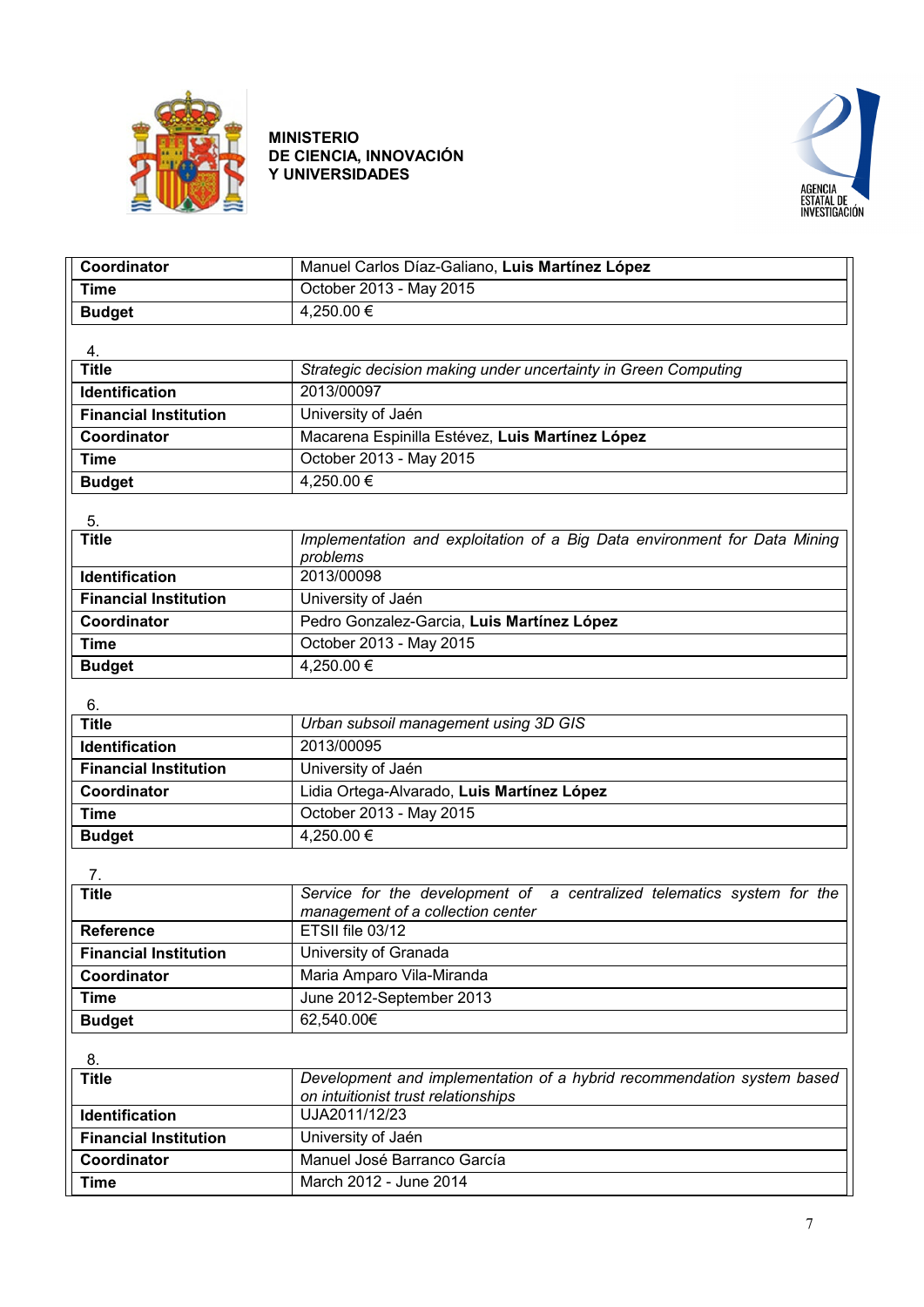



| <b>Budget</b>                | 148,400.00 €                                                                 |
|------------------------------|------------------------------------------------------------------------------|
|                              |                                                                              |
| 9.                           |                                                                              |
| <b>Title</b>                 | Virtual Simulation of Traumatisms and Composition of Fractures               |
| <b>Identification</b>        | UJA2010/13/08                                                                |
| <b>Financial Institution</b> | University of Jaén                                                           |
| Coordinator                  | Juan Jose Jimenez-Delgado                                                    |
| <b>Time</b>                  | March 2011 - February 2013                                                   |
| <b>Budget</b>                | 28,000.00 €                                                                  |
| 10.                          |                                                                              |
| <b>Title</b>                 | Development of Instrumental Analysis and Modelling Systems using Fuzzy       |
|                              | Logic Applied to Sensory Characterization of Virgin Olive Oil                |
| <b>Identification</b>        | AGR-6487                                                                     |
| <b>Financial Institution</b> | Ministry of Economy, Innovation and Science                                  |
| Coordinator                  | Luis Martínez López                                                          |
| <b>Time</b>                  | February 2011 - February 2014                                                |
| <b>Budget</b>                | 93,617.45€                                                                   |
|                              |                                                                              |
| 11.                          | Strengths and Weaknesses in the Internationalization of the Provincial Olive |
| <b>Title</b>                 | Oil Sector of Jaén: The Case of Small and Medium Enterprises                 |
| <b>Identification</b>        | AGR-5961                                                                     |
| <b>Financial Institution</b> | Ministry of Innovation, Science and Business. Junta de Andalucía             |
| Coordinator                  | Gloria Esteban-De La Rosa                                                    |
| <b>Time</b>                  | November 2010 - November 2014                                                |
| <b>Budget</b>                | 218,356.31 €                                                                 |

# <span id="page-7-0"></span>**2 PHD THESIS SUPERVISED**

This section lists the directed thesis by the research group SINBAD<sup>2</sup> from 2014 to 2019, a total of 10 PhD theses.

**[Luis Martínez López](https://sinbad2.ujaen.es/es/users/martin)** has supervised **17 theses**, **10** of them in the last 5 years.

- **Year 2014** *(3)***:**
	- 1. Y. Zulueta, **Models of Evaluation of the Importance of the Environmental Impact in Complex Contexts under uncertainty**. *Department of Computer Science and Artificial Intelligence, University of Granada.*

Advisor: **Luis Martínez**

 2. I. Palomares, **Multiagent System for modelling Consensus Processes in Large Scale Group Decision Making using Soft Computing Techniques**. *Department of Computer Science, University of Jaén.*

## Advisor: **Luis Martínez**

 3. M. M. Badaracco, **Smart Tutor System based on Competencies (STI-C) Architecture and Diagnosis Proposal**. *Department of Computer Science, University of Jaén.*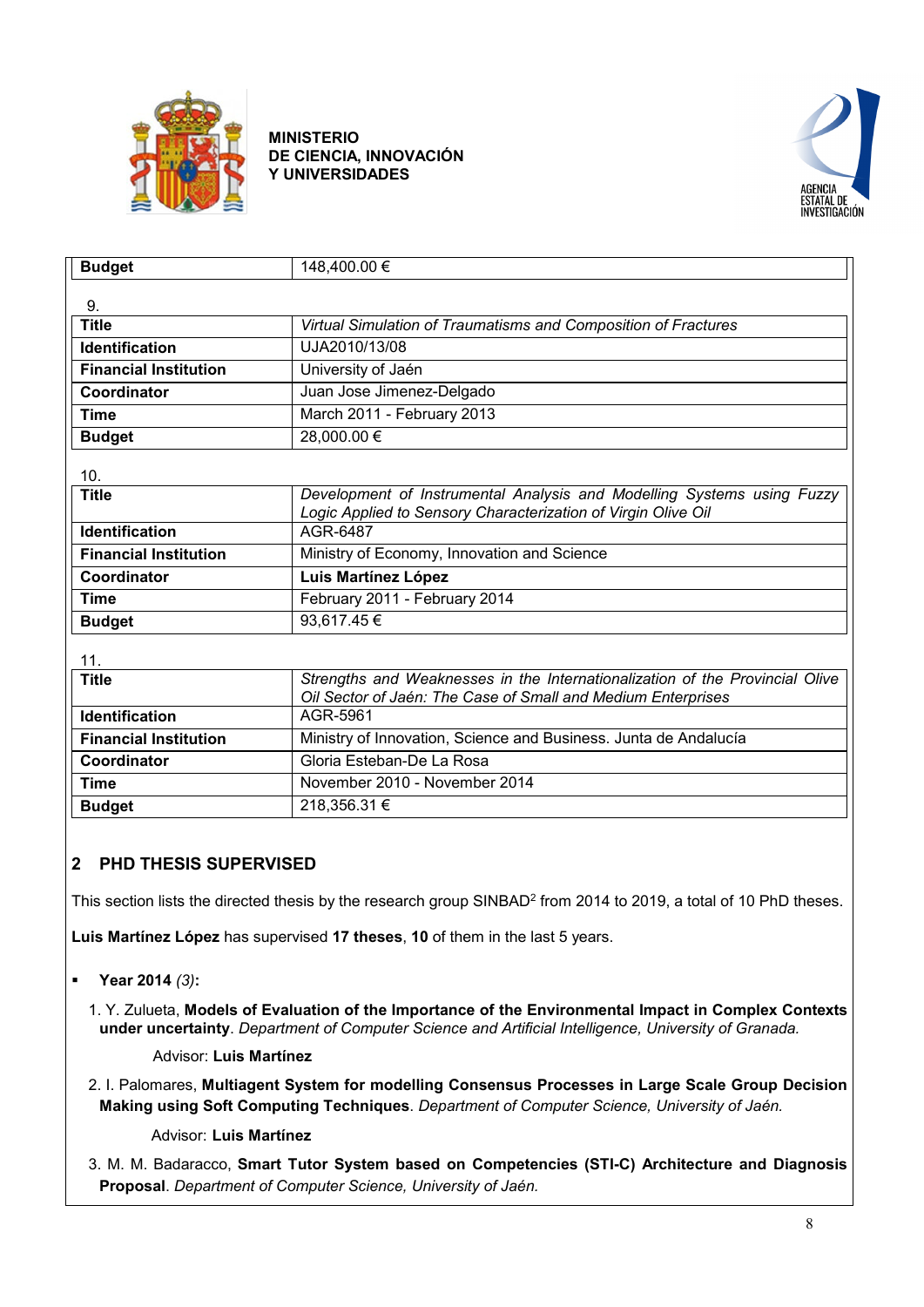



#### Advisors: **Luis Martínez**

- **Year 2015** *(2)***:**
	- *1.* F. Javier Estrella, **Tools and Utilities Software to Support Linguistic Decision Making and Consensus Processes under Uncertainty**. *Department of Computer Science, University of Jaén.*

Advisors: **Luis Martínez,** Macarena Espinilla

2. R. Yera, **Data Preprocessing Methods for Collaborative Filtering Recommender Systems with Application in an E-learning Scenario.** *Knowledge Management Department, University of Ciego de Ávila, Ciego de Ávila, Cuba*.

Advisors: Yailé Caballero Mota, **Luis Martínez**

- **Year 2016** *(1)***:**
	- 1. F. Jesús Martínez, **Fuzzy Linguistic model for evaluation Problems with Heterogeneous Information Considering the Possible Dependence between Criteria. Application to the Evaluation of the Integral Performance.** *Department of Computer Science, University of Jaén.*

Advisor: **Luis Martínez**, Macarena Espinilla, Rocío de Andrés

- **Year 2018** *(2)***:**
	- 1. Y. Y. Liu, **Linguistic Decision Making based on Hybrid Mathematic Models.** *Department of Computer Science, University of Jaén.*

Advisor: **Luis Martínez**, Rosa María Rodríguez

2. L. Wang, Emergency decision making under uncertainty. *Department of Computer Science, University of Jaén.*

Advisor: **Luis Martínez**, Rosa María Rodríguez

- **Year 2019** *(2)***:**
	- 1. F. José Quesada, **Consensus Reaching Processes in the face of new challenges in Group Decision Making: Large groups and Recommendation.** *Department of Computer Science, University of Jaén.*

Advisor: **Luis Martínez**

2. Jorge Castro, **Novel models in recommender systems and group recommender systems for improving recommendations.** *Department of Computer Science and Artificial Intelligence, University of Granada.*

Advisor: **Luis Martínez**

## <span id="page-8-0"></span>**3 PUBLICATIONS**

This section lists the books and papers published in International Journals indexed in JCR by the research group SINBAD2 from 2014 to 2019. They have published **1 book, 3 edited books (conference proceedings FLINS 2016 and 2018 and conference proceedings ICIM 2019)** and **103 JCR papers** (**66 papers in JCR Q1**) in different SCI indexed International Journals.

We have only included the books and papers published in International Journals to save space. The complete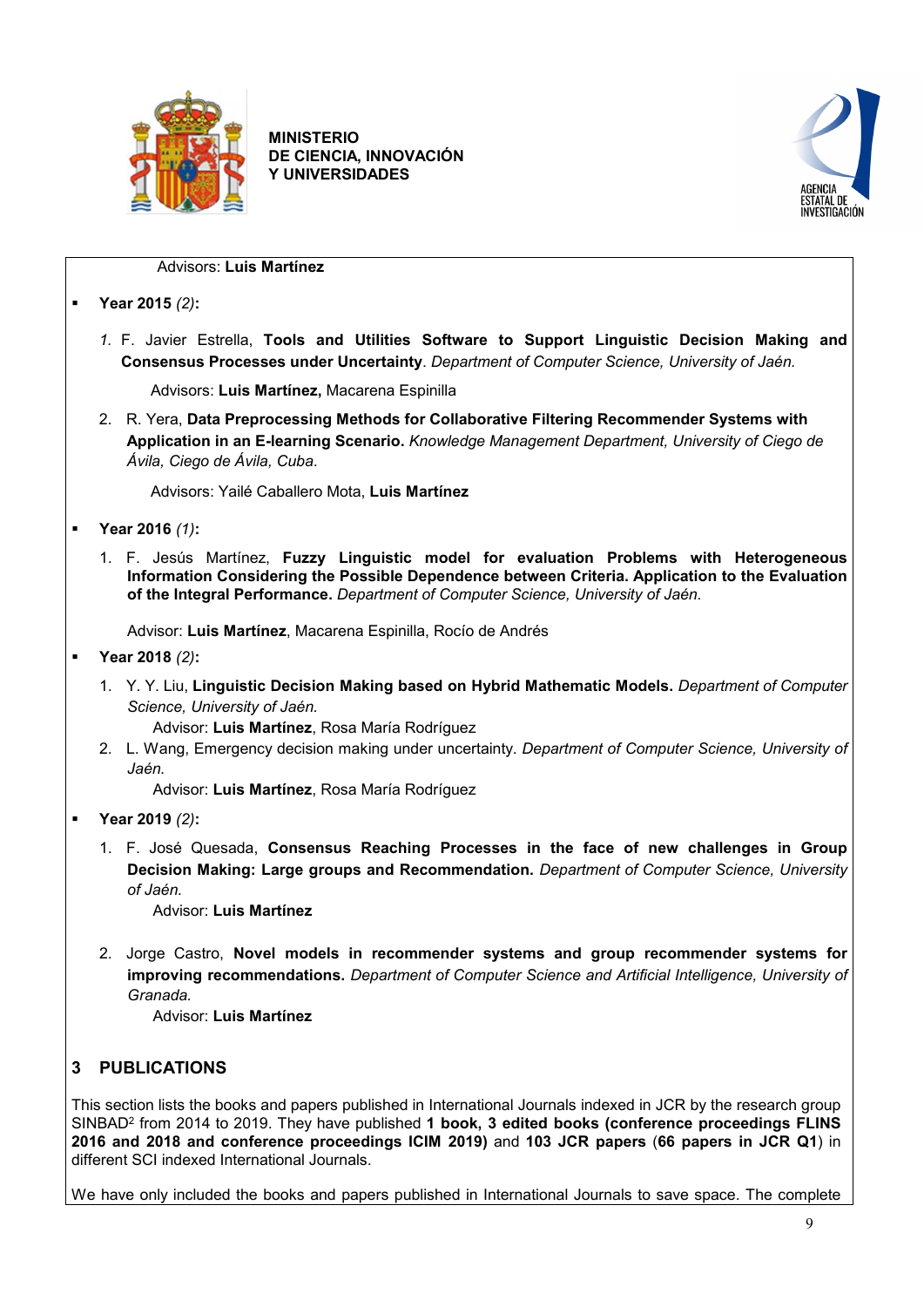



and updated list of publications can be found on the website SINBAD<sup>2</sup> Publications<sup>[1](#page-9-2)</sup>. In the last 5 years, it has been published **7** contributions to book chapters, **60** contributions to international conferences and **14** contributions to national conferences.

Note that **Luis Martínez** has published **1 book**,**3 edited books (conference proceedings FLINS 2016 and 2018 and conference proceedings ICIM 2019)** and **86 JCR papers (58 papers in JCR Q1)** along this period.

## <span id="page-9-0"></span>**3.1 Books and Edited books**

- 1. **L. Martínez**, R. M. Rodríguez, F. Herrera, **The 2-tuple Linguistic Model. Computing with Words in Decision Making***. Springer International Publishing, 2015. ISBN: 978-3-319-24714-4.*
- 2. X. Y. Zeng, J. Lu, E. E. Kerre, **L. Martínez**, L. Koehl. **Uncertainty Modelling in Knowledge Engineering and Decision Making**. *World Scientific*, *Proceedings of the 12th International FLINS Conference, 2016*. *ISBN: 978-981-3146-96-9.*
- 3. J. Liu, J. Lu, Y. Xu, **L. Martínez**, E. E. Kerre. **Data Science and Knowledge Engineering for Sensing Decision Support**. *World Scientific*, *Proceedings of the 13th International FLINS Conference, 2018*. *ISBN: 978-981-3273-22-1.*
- 4. X. Chen, Y. Ma, **L. Martínez**. *Wuhan University of Technology Press*, *Proceedings of the 16th International Conference on Innovation and Management, 2019. ISBN: 978-7-5629-.*

## <span id="page-9-1"></span>**3.2 International Journals**

- **Year 2014** *(13)*:
	- 1. I. Palomares, L. Martínez, F. Herrera. **[A consensus model to detect and manage non-cooperative](https://sinbad2.ujaen.es/es/bibcite/reference/318)  [behaviors in large scale group decision making](https://sinbad2.ujaen.es/es/bibcite/reference/318)**. *IEEE Transactions on Fuzzy Systems, 2014, 22(3): 516-530.*
	- 2. Y. Zulueta, J. Martínez-Moreno, R. Bello, L. Martínez. **[A discrete time variable index for supporting](https://sinbad2.ujaen.es/es/bibcite/reference/320)  [dynamic multi-criteria decision making](https://sinbad2.ujaen.es/es/bibcite/reference/320)**. *International Journal of Uncertainty, Fuzziness and Knowledge-Based Systems*, 2014, 22: 1-22.
	- 3. H. B. Liu, R. M. Rodríguez. **[A fuzzy envelope for hesitant fuzzy linguistic term set and its](https://sinbad2.ujaen.es/es/bibcite/reference/322)  [application to multicriteria decision making](https://sinbad2.ujaen.es/es/bibcite/reference/322)**. Information Sciences, 2014, 258: 220-238.
	- 4. I. Palomares, L. Martínez. **[A semi-supervised multi-agent system model to support consensus](https://sinbad2.ujaen.es/es/bibcite/reference/329)  [reaching processes](https://sinbad2.ujaen.es/es/bibcite/reference/329)**. *IEEE Transactions on Fuzzy Systems*, 2014, 22: 762-777.
	- 5. L. García-Cabrera, N. Medina-Medina, P. José Sánchez, L. Martínez. **[An axiomatic approach to](https://sinbad2.ujaen.es/es/bibcite/reference/314)  [maintaining the consistency of a hypermedia information system based on the SEM-HP model](https://sinbad2.ujaen.es/es/bibcite/reference/314)**. Logic Journal of IGPL, 2014, 22: 1045-1074.
	- 6. L. Martínez, F. Herrera. **[Challenges of computing with words in decision making](https://sinbad2.ujaen.es/es/bibcite/reference/315)**. *Information Sciences*, 2014, 258: 218-219.
	- 7. I. Palomares, F. Javier Estrella, L. Martínez, F. Herrera. **[Consensus under a fuzzy context:](https://sinbad2.ujaen.es/es/bibcite/reference/319)  [Taxonomy, analysis framework AFRYCA and experimental case of study](https://sinbad2.ujaen.es/es/bibcite/reference/319)**. *Information*

<span id="page-9-2"></span> <sup>1</sup> <https://sinbad2.ujaen.es/en>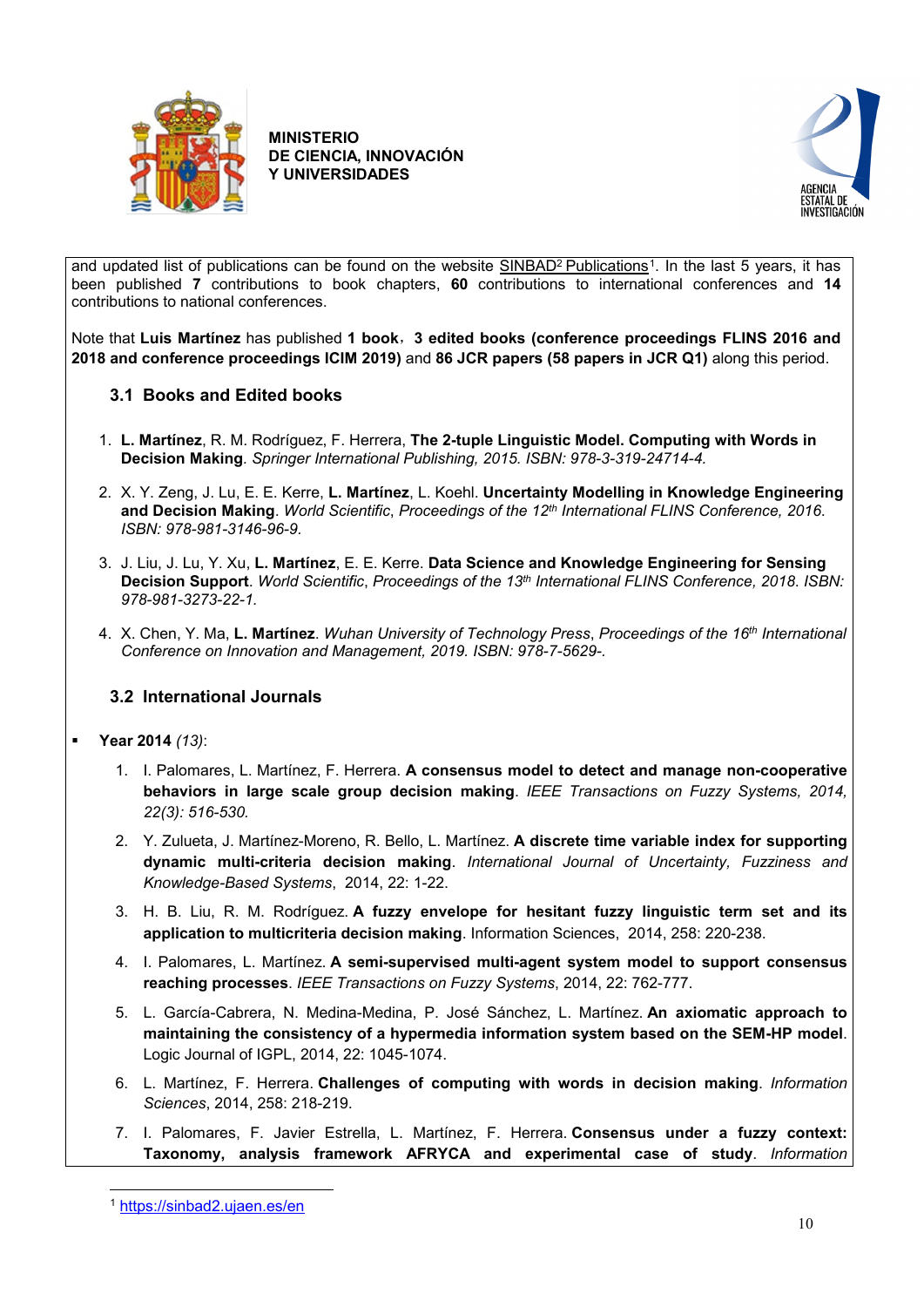



*Fusion*, 2014, 20: 252-271.

- 8. F. J. Estrella, M. Espinilla, F. Herrera, L. Martínez. **[FLINTSTONES: A fuzzy linguistic decision tools](https://sinbad2.ujaen.es/es/bibcite/reference/321)  [enhancement based on the 2-tuple linguistic model and extensions](https://sinbad2.ujaen.es/es/bibcite/reference/321)**. *Information Sciences*, 2014, 280: 152-170.
- 9. F. J. Estrella, M. Espinilla, L. Martínez. **[Fuzzy linguistic olive oil sensory evaluation model based](https://sinbad2.ujaen.es/es/bibcite/reference/323)  [on unbalanced linguistic scales](https://sinbad2.ujaen.es/es/bibcite/reference/323)**. *Journal of Multiple-valued Logic and Soft Computing*, 2014, 22: 501-520.
- 10. F. Herrera, L. Martínez, V. Torra, Z. S. Xu. **[Hesitant fuzzy sets: An emerging tool in decision](https://sinbad2.ujaen.es/es/bibcite/reference/325)  [making](https://sinbad2.ujaen.es/es/bibcite/reference/325)**. *International Journal of Intelligent Systems*, 2014, 29: 493-494.
- 11. R. M. Rodríguez, L. Martínez, V. Torra, Z. S. Xu, F. Herrera. **[Hesitant fuzzy sets: State of the art and](https://sinbad2.ujaen.es/es/bibcite/reference/326)  [future directions](https://sinbad2.ujaen.es/es/bibcite/reference/326)**. *International Journal of Intelligent Systems*, 2014, 29: 495-524.
- 12. I. Palomares, L. Martínez, F. Herrera. **[MENTOR: A graphical monitoring tool of preferences](https://sinbad2.ujaen.es/es/bibcite/reference/327)  [evolution in large-scale group decision making](https://sinbad2.ujaen.es/es/bibcite/reference/327)**. *Knowledge-based Systems*, 2014, 58: 66-74.
- 13. J. Castro, R. M. Rodríguez, M. J. Barranco. **[Weighting of features in content-based filtering with](https://sinbad2.ujaen.es/es/bibcite/reference/333)  [entropy and dependence measures](https://sinbad2.ujaen.es/es/bibcite/reference/333)**. *International Journal of Computational Intelligence Systems*, 2014, 7: 80-89.
- **Year 2015** *(7)*:
	- 1. J. Castro, F. José Quesada, I. Palomares, L. Martínez. **[A consensus-driven group recommender](https://sinbad2.ujaen.es/es/bibcite/reference/304)  [system](https://sinbad2.ujaen.es/es/bibcite/reference/304)**. *International Journal of Intelligent Systems*, 2015, 30: 887-906.
	- 2. C. P. Wei, Z. L. Ren, R. M. Rodríguez. **[A hesitant fuzzy linguistic TODIM method based on a score](https://sinbad2.ujaen.es/es/bibcite/reference/306)  [function](https://sinbad2.ujaen.es/es/bibcite/reference/306)**. *International Journal of Computational Intelligence Systems*, 2015, 8: 701-712.
	- 3. A. Calzada, J. Liu, H. M. Wang, C. Nugent, L. Martínez. **[Application of a spatial Intelligent decision](https://sinbad2.ujaen.es/es/bibcite/reference/300)  [system on self-rated health status estimation](https://sinbad2.ujaen.es/es/bibcite/reference/300)**. *Journal of Medical Systems*, 2015, 39: 138.
	- 4. L. Martínez, R. De Moraes. **[Computational Intelligence applications for data science](https://sinbad2.ujaen.es/es/bibcite/reference/303)**. *Knowledge-Based Systems*, 2015, 67: 1-2.
	- 5. R. Yera, Y. Caballero, L. Martínez. **[Correcting noisy ratings in collaborative recommender](https://sinbad2.ujaen.es/es/bibcite/reference/305)  [systems](https://sinbad2.ujaen.es/es/bibcite/reference/305)**. *Knowledge-based Systems*, 2015, 76: 96-108.
	- 6. F. José Quesada, I. Palomares, L. Martínez. **[Managing experts behavior in large-scale consensus](https://sinbad2.ujaen.es/es/bibcite/reference/307)  [reaching processes with uninorm aggregation operators](https://sinbad2.ujaen.es/es/bibcite/reference/307)**. *Applied Soft Computing*, 2015, 35: 873- 887.
	- 7. T. R. Li, J. Lu, L. Martínez. **[Preface: Intelligent techniques for data science](https://sinbad2.ujaen.es/es/bibcite/reference/310)**. *International Journal of Intelligent Systems*, 2015, 30: 851-853.
- **Year 2016** *(9)*:
	- 1. R. Yera, J. Castro, L. Martínez. **[A fuzzy model for managing natural noise in recommender systems](https://sinbad2.ujaen.es/es/bibcite/reference/289)**. *Applied Soft Computing*, 2016, 40: 187-198.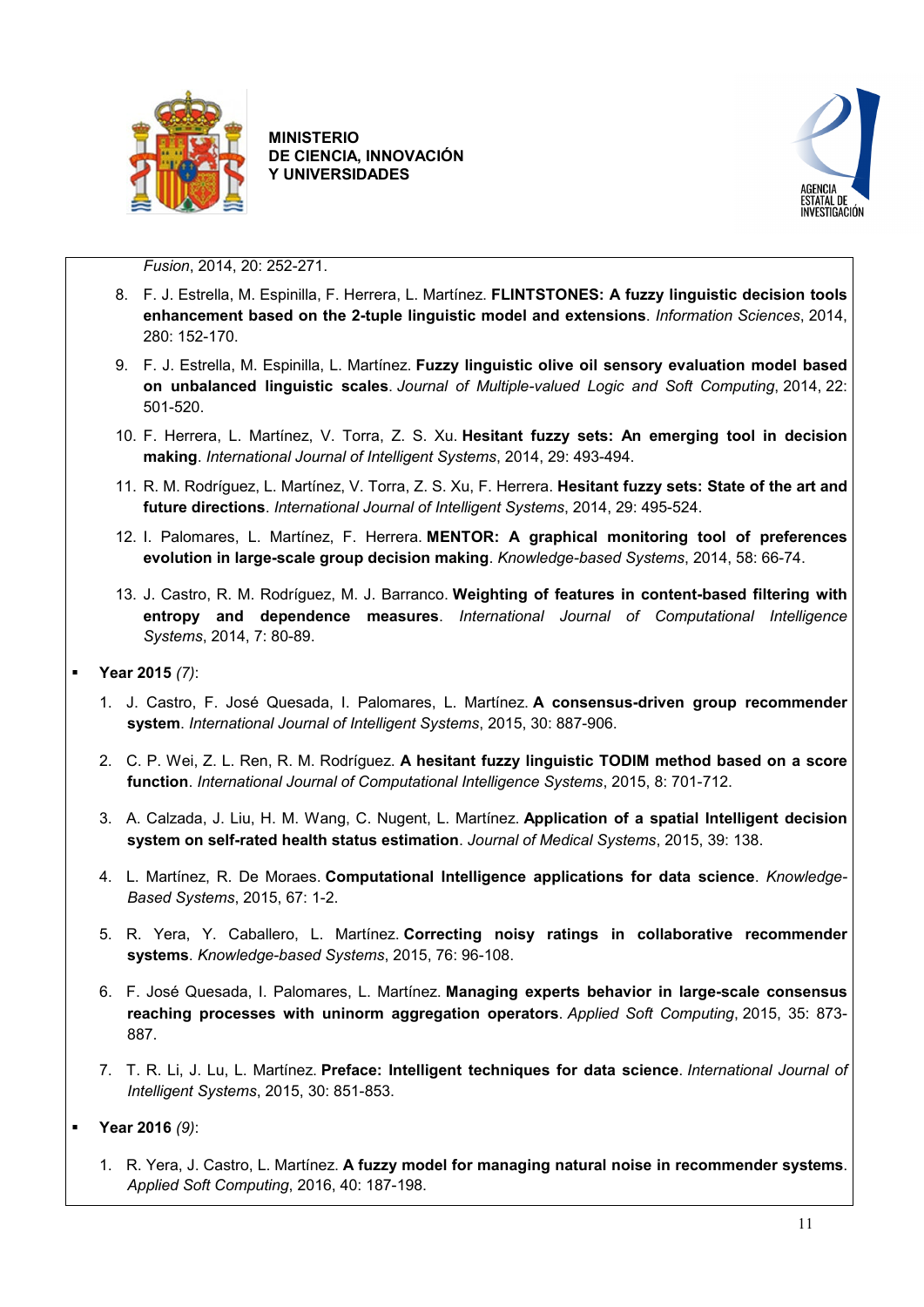



- 2. L. Martinez, J. Lu. **[A humble tribute to 50 years of fuzzy sets](https://sinbad2.ujaen.es/es/bibcite/reference/290)**. *International Journal of Computational Intelligence Systems*, 2016, 9: 1-2.
- 3. Y. Zulueta, R.M. Rodríguez, R. Bello, L. Martínez. **[A linguistic fusion approach for heterogeneous](https://sinbad2.ujaen.es/es/bibcite/reference/293)  [environmental impact significance assessment](https://sinbad2.ujaen.es/es/bibcite/reference/293)**. *Applied Mathematical Modeling*, 2016, 40:1402-1417.
- 4. R. M. Rodríguez, B. Bedregal, H. Bustince, Y. C. Dong, B. Farhadinia, C. Kahraman, L. Martínez, V. Torra, Y. J. Xu, Z. S. Xu, F. Herrera. **[A position and perspective analysis of hesitant fuzzy sets on](https://sinbad2.ujaen.es/es/bibcite/reference/298)  [information fusion in decision making](https://sinbad2.ujaen.es/es/bibcite/reference/298) towards high quality progress**. *Information Fusion*, 2016, 29: 89-97.
- 5. N. Medina-Medina, L. García-Cabrera. **[A taxonomy for user models in adaptive systems: special](https://sinbad2.ujaen.es/es/bibcite/reference/299)  [considerations for learning environments.](https://sinbad2.ujaen.es/es/bibcite/reference/299)** *The Knowledge Engineering Review*, 2016, 31: 124-141.
- 6. R. M. Rodríguez, Á. Labella, L. Martínez. **[An overview on fuzzy modeling of complex linguistics](https://sinbad2.ujaen.es/es/bibcite/reference/297)  [preferences in decision making](https://sinbad2.ujaen.es/es/bibcite/reference/297)**. *International Journal of Computational Intelligence Systems*, 2016, 9: 81-94.
- 7. Y. J. Xu, L. Chen, R. M. Rodríguez, F. Herrera, H. M. Wang. **[Deriving the priority weights from](https://sinbad2.ujaen.es/es/bibcite/reference/287)  [incomplete hesitant fuzzy preference relations in group decision](https://sinbad2.ujaen.es/es/bibcite/reference/287) making**. *Knowledge-Based Systems*, 2016, 99: 71-78.
- 8. C. P. Wei, F. F. Yan, R. M. Rodríguez. **[Entropy measures for hesitant fuzzy sets and their](https://sinbad2.ujaen.es/es/bibcite/reference/288)  [application in multi-criteria decision-making](https://sinbad2.ujaen.es/es/bibcite/reference/288)**. *Journal of Intelligent & Fuzzy Systems*, 2016, 31: 673- 685.
- 9. J. Liu, R. M. Rodríguez, L. Martínez. **[New trends of information fusion in decision](https://sinbad2.ujaen.es/es/bibcite/reference/296)  [making](https://sinbad2.ujaen.es/es/bibcite/reference/296)**. *Information fusion*, 2016, 29: 87-88.
- **Year 2017** *(20)*:
	- 1. Y. Y. Liu, L. Martínez, K. Y. Qin. **[A comparative study of some soft rough sets](https://sinbad2.ujaen.es/es/bibcite/reference/264)**. *Symmetry-Basel*, 2017, 9: 11.
	- 2. M. Muñoz, E. Miranda, P. José Sánchez. **[A fuzzy system for estimating premium cost of exchange](https://sinbad2.ujaen.es/es/bibcite/reference/271)  [option using Mamdani inference: Derivatives market of Mexico](https://sinbad2.ujaen.es/es/bibcite/reference/271)**. *International Journal of Computational Intelligence Systems*, 2017, 10: 153-164.
	- 3. L. Wang, Y. M. Wang, L. Martínez. **[A group decision method based on prospect theory for](https://sinbad2.ujaen.es/es/bibcite/reference/273)  [emergency situations](https://sinbad2.ujaen.es/es/bibcite/reference/273)**. *Information Sciences*, 2017, 418: 119-135.
	- 4. Z. X. Zhang, L. Wang, R. M. Rodríguez, Y. M. Wang, L. Martínez. **[A hesitant group emergency](https://sinbad2.ujaen.es/es/bibcite/reference/274)  [decision making method based on prospect theory](https://sinbad2.ujaen.es/es/bibcite/reference/274)**. *Complex and Intelligent Systems*, 2017, 3: 177- 187.
	- 5. Y. Zulueta, R. M. Rodríguez, R. Bello, L. Martínez. **[A hesitant heterogeneous approach for](https://sinbad2.ujaen.es/es/bibcite/reference/275)  [environmental impact significance assessment](https://sinbad2.ujaen.es/es/bibcite/reference/275)**. *Journal of Environmental Informatics*, 2017, 29:74-87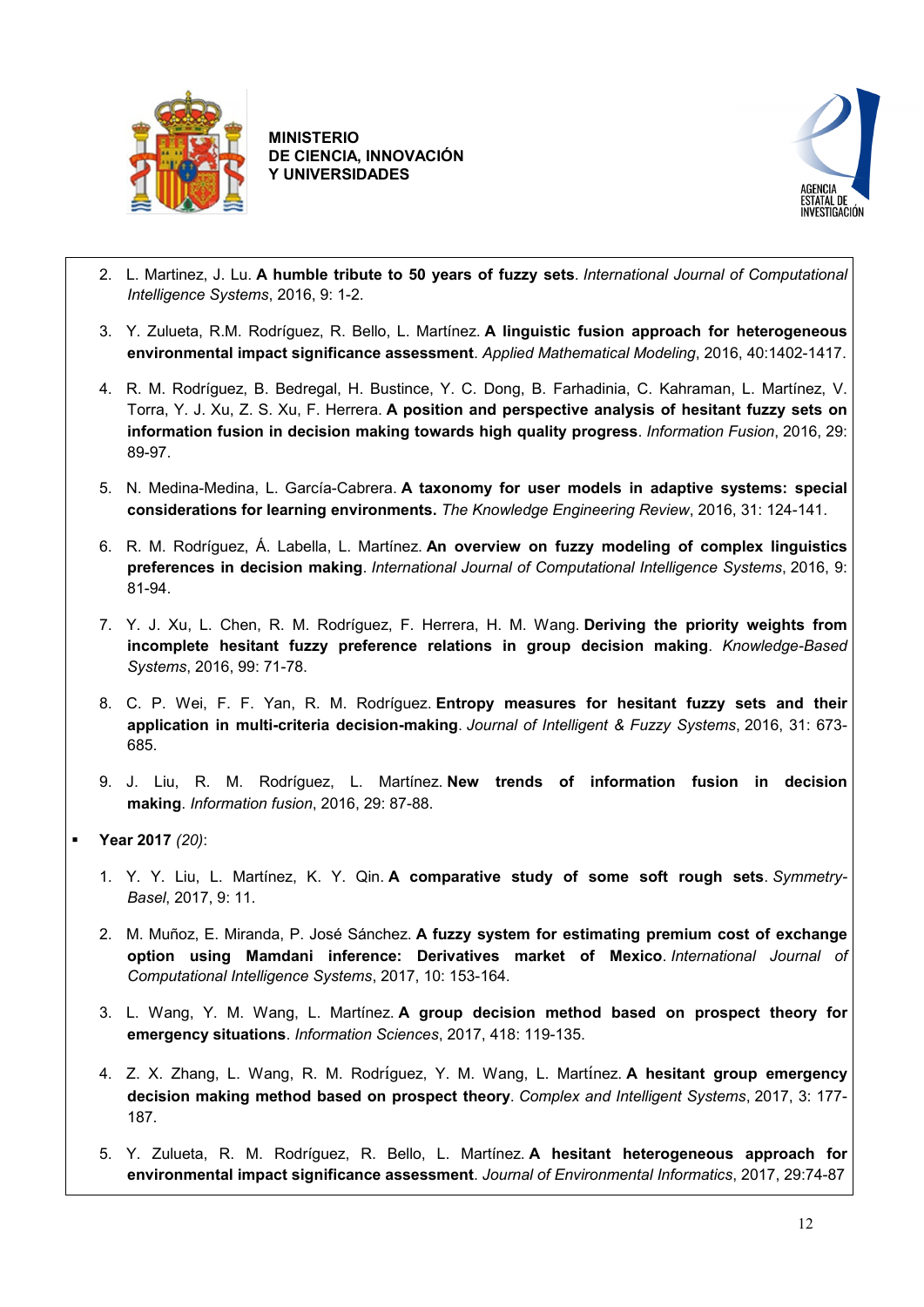



- 6. R. Yera, L. Martínez. **[A recommendation approach for programming online judges supported by](https://sinbad2.ujaen.es/es/bibcite/reference/283)  [data preprocessing techniques](https://sinbad2.ujaen.es/es/bibcite/reference/283)**. *Applied Intelligence*, 2017, 47: 277-290.
- 7. Á. Labella, F. Javier Estrella, L. Martínez. **[AFRYCA 2.0: an improved analysis framework for](https://sinbad2.ujaen.es/es/bibcite/reference/262)  [consensus reaching processes](https://sinbad2.ujaen.es/es/bibcite/reference/262)**. *Progress in Artificial Intelligence*, 2017, 6: 181-194.
- 8. J. Castro, R. Yera, L. Martínez. **[An empirical study of natural noise management in group](https://sinbad2.ujaen.es/es/bibcite/reference/267)  [recommendation systems](https://sinbad2.ujaen.es/es/bibcite/reference/267)**. *Decision Support Systems*, 2017, 94: 1-11.
- 9. C. Shewell, J. Medina, M. Espinilla, C. Nugent, M. Donnelly, H. M. Wang. **[Comparison of fiducial](https://sinbad2.ujaen.es/es/bibcite/reference/265)  [marker detection and object interaction in activities of daily living utilizing a wearable vision](https://sinbad2.ujaen.es/es/bibcite/reference/265)  [sensor.](https://sinbad2.ujaen.es/es/bibcite/reference/265)** *International Journal of Communication Systems*, 2017, 30: e3223.
- 10. M. Espinilla, J. Medina, A. L. García, S. Campana, J. Peláez. **[Fuzzy intelligent system for patients](https://sinbad2.ujaen.es/es/bibcite/reference/268)  [with preeclampsia in wearable devices](https://sinbad2.ujaen.es/es/bibcite/reference/268)**. *Mobile Information Systems*, 2017, 2017: 1-10.
- 11. B. Yatsalo, A. Korobov, L. Martínez. **[Fuzzy multi-criteria acceptability analysis: A new approach to](https://sinbad2.ujaen.es/es/bibcite/reference/270)  [multi-criteria decision analysis under fuzzy environment](https://sinbad2.ujaen.es/es/bibcite/reference/270)**. *Expert Systems with Applications*, 2017, 84: 262-271.
- 12. R. Yera, L. Martínez. **[Fuzzy tools in recommender systems: A survey](https://sinbad2.ujaen.es/es/bibcite/reference/272)**. *International Journal of Computational Intelligence Systems*, 2017, 10: 776-803.
- 13. Y. C. Dong, Z. G. Ding, L. Martinez, F. Herrera. **[Managing consensus based on leadership in opinion](https://sinbad2.ujaen.es/es/bibcite/reference/276)  [dynamics](https://sinbad2.ujaen.es/es/bibcite/reference/276)**. *Information Sciences*, 2017, 397: 187-205.
- 14. Z. Zhang, C. Guo, L. Martinez. **[Managing multi-granular linguistic distribution Assessments in](https://sinbad2.ujaen.es/es/bibcite/reference/277)  [Large Scale Multiattribute Group Decision Making](https://sinbad2.ujaen.es/es/bibcite/reference/277)**. *IEEE Transactions on Systems, Man, and Cybernetics: Systems*, 2017, 47: 3063-3076.
- 15. L. Wang, Á. Labella, R. M. Rodríguez, Y. M. Wang, L. Martínez. **[Managing non-homogeneous](https://sinbad2.ujaen.es/es/bibcite/reference/278)  [information and experts psychological behavior in group emergency decision making](https://sinbad2.ujaen.es/es/bibcite/reference/278)**. *Symmetry-Basel*, 2017, 9: 234.
- 16. M. Espinilla, J. Medina, A. Calzada, J. Liu, L. Martínez, C. Nugent. **[Optimizing the configuration of the](https://sinbad2.ujaen.es/es/bibcite/reference/279)  [heterogeneous architecture of sensors for activity recognition, using the extended rule-based](https://sinbad2.ujaen.es/es/bibcite/reference/279)  [inference methodology](https://sinbad2.ujaen.es/es/bibcite/reference/279)**. *Microprocessors and Microsystems*, 2017, 52: 381-390.
- 17. C. C. Li, Y. C. Dong, F. Herrera, E. Herrera-Viedma, L. Martínez. **[Personalized individual semantics in](https://sinbad2.ujaen.es/es/bibcite/reference/281)  [computing with words for supporting linguistic group decision making:](https://sinbad2.ujaen.es/es/bibcite/reference/281) An application on [consensus reaching](https://sinbad2.ujaen.es/es/bibcite/reference/281)**. *Information Fusion*, 2017, 33: 29-40.
- 18. J. Medina, M. Fernández-Olmo, M. D. Peláez, M. Shin. **[Real-time monitoring in home-based cardiac](https://sinbad2.ujaen.es/es/bibcite/reference/282)  [rehabilitation using wrist-worn heart rate devices](https://sinbad2.ujaen.es/es/bibcite/reference/282)**. *Sensors*, 2017, 17: 2892.
- 19. F. Javier Estrella, S. Onar, R. M. Rodríguez, B. Oztaysi, L. Martínez, C. Kahraman. **[Selecting firms in](https://sinbad2.ujaen.es/es/bibcite/reference/284)  [University technoparks: A hesitant linguistic fuzzy TOPSIS model for heterogeneous contexts](https://sinbad2.ujaen.es/es/bibcite/reference/284)**. *Journal of Intelligent and Fuzzy Systems*, 2017: 33: 1155-1172.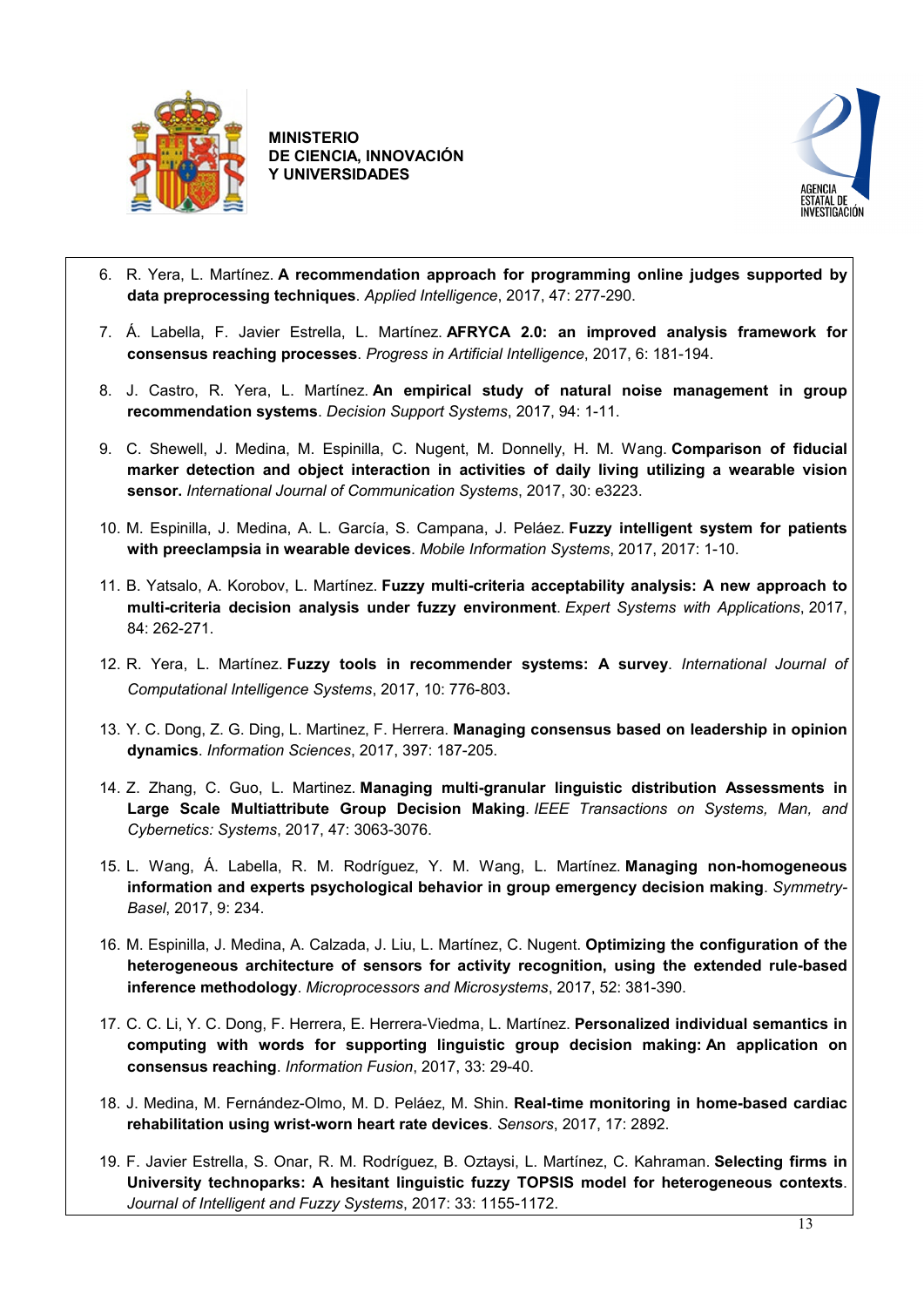



- 20. J. Medina, L. Martínez, M. Espinilla. **[Subscribing to fuzzy temporary aggregation of heterogeneous](https://sinbad2.ujaen.es/es/bibcite/reference/286)  [sensor streams in real-time distributed environments](https://sinbad2.ujaen.es/es/bibcite/reference/286)**. *International Journal of Communication Systems*, 2017, 30: e3238.
- **Year 2018** *(30)*:
	- 1 Á. Labella, Y. Y. Liu, R. M, Rodríguez, L. Martínez. **Analyzing the performance of classical consensus models in large scale group decision making: A comparative study**. *Applied Soft Computing*, 2018, 67: 677-690.
	- 2 L. H. Yang, J. Liu, Y. M. Wang, L. Martinez. **Extended belief-rule-based system with new activation rule determination and weight calculation for classification problem**. *Applied Soft Computing*, 2018, 72: 261-272.
	- 3 Y. Y. Liu, K. Y. Qin, L. Martinez. **Improving decision making approaches based on fuzzy soft sets and rough soft sets**. *Applied Soft Computing*, 2018, 65:320-332.
	- 4 L. Wang, R. M. Rodríguez, Y. M. Wang. **A dynamic multi-attribute group emergency decision making method considering expert's hesitation**. *International Journal of Computational Intelligence Systems*, 2018, 11: 163-182.
	- 5 H. B. Liu, L. Jiang, L. Martinez. **A dynamic multi-criteria decision making model with bipolar linguistic term sets**. *Expert Systems with Applications*, 2018, 95: 104-112.
	- 6 J. Castro, R. Yera, L. Martínez. **[A fuzzy approach for natural noise management in group](https://sinbad2.ujaen.es/es/bibcite/reference/252) [recommender systems](https://sinbad2.ujaen.es/es/bibcite/reference/252)**. *Expert Systems with Applications*, 2018, 94: 237-249.
	- 7 A. Nikas, H. Doukas, L. Martínez. **[A group decision making tool for assessing climate policy risks](https://sinbad2.ujaen.es/es/bibcite/reference/246)  [against multiple criteria](https://sinbad2.ujaen.es/es/bibcite/reference/246)**. *Heliyon*, 2018, 4: e00588.
	- 8 L. H. Yang, Y. M. Wang, J. Liu, L. Martinez. **[A joint optimization method on parameter and structure](https://sinbad2.ujaen.es/es/bibcite/reference/255)  [for belief-rule-based systems](https://sinbad2.ujaen.es/es/bibcite/reference/255)**. *Knowledge-Based Systems*, 2018, 142: 220-240.
	- 9 R. M. Rodríguez, Á. Labella, G. De Tré, L. Martínez. **[A large scale consensus reaching process](https://sinbad2.ujaen.es/es/bibcite/reference/564)  [managing group hesitation](https://sinbad2.ujaen.es/es/bibcite/reference/564)**. *Knowledge-Based Systems*, 2018, 159: 86-97.
	- 10 R. Yera, Y. C. Mota, L. Martínez. **[A recommender system for programming online judges using](https://sinbad2.ujaen.es/es/bibcite/reference/260)  [fuzzy information modeling](https://sinbad2.ujaen.es/es/bibcite/reference/260)**. *Informatics*, 2018, 5: 17.
	- 11 Z. W. Gong, N. Zhang, K. Li, L. Martinez, W. Zhao. **[Consensus decision models for preferential](https://sinbad2.ujaen.es/es/bibcite/reference/324)  [voting with abstentions](https://sinbad2.ujaen.es/es/bibcite/reference/324)**. *Computers & Industrial Engineering*, 2018, 115: 670-682.
	- 12 C. C. Li, R. M. Rodríguez, F. Herrera, L. Martínez, Y. C. Dong. **[Consistency of hesitant fuzzy linguistic](https://sinbad2.ujaen.es/es/bibcite/reference/335)  [preference relations: An interval consistency index](https://sinbad2.ujaen.es/es/bibcite/reference/335)**. *Information Sciences*, 2018, 432: 347-361.
	- 13 Z. S. Chen, K. S. Chin, L. Martinez, K. L. Tsui. **[Customizing semantics for Individuals with attitudinal](https://sinbad2.ujaen.es/es/bibcite/reference/561)  [HFLTS possibility distributions](https://sinbad2.ujaen.es/es/bibcite/reference/561)**. *IEEE Transactions on Fuzzy Systems*, 2018, 26: 3452-3466.
	- 14 J. Medina, S. Zhang, C. Nugent, M.Espinilla. **[Ensemble classifier of long short-term memory with](https://sinbad2.ujaen.es/es/bibcite/reference/568)  [fuzzy temporal windows on binary sensors for activity recognition](https://sinbad2.ujaen.es/es/bibcite/reference/568)**. *Expert Systems with Applications*, 2018, 114: 441-453.
	- 15 R. M. Rodríguez, Y. J. Xu, L. Martínez, F. Herrera. **[Exploring consistency for hesitant preference](https://sinbad2.ujaen.es/es/bibcite/reference/250)**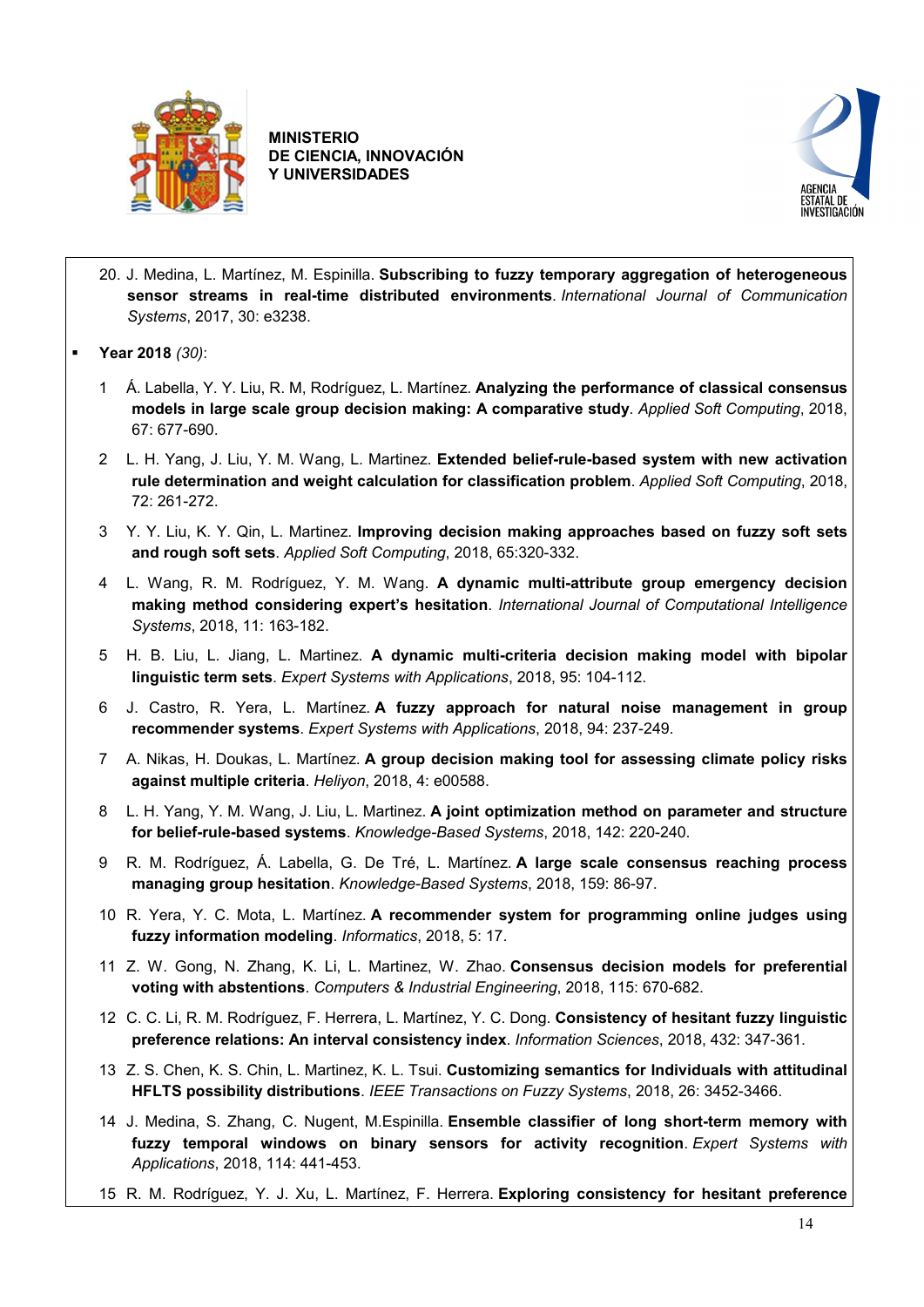



**[relations in decision making: Discussing concepts, meaning and taxonomy](https://sinbad2.ujaen.es/es/bibcite/reference/250)**. *Journal of Multiple Valued Logic & Soft Computing*, 2018, 30: 129-154.

- 16 B. Yatsalo, L. Martínez. **[Fuzzy rank acceptability analysis: A confidence measure of ranking fuzzy](https://sinbad2.ujaen.es/es/bibcite/reference/587)  [numbers](https://sinbad2.ujaen.es/es/bibcite/reference/587)**. *IEEE Transactions on Fuzzy Systems*, 2018, 26: 3579-3593.
- 17 J. Castro, M. J. Barranco, R. M. Rodríguez, L. Martínez. **[Group recommendations based on hesitant](https://sinbad2.ujaen.es/es/bibcite/reference/565)  [fuzzy sets](https://sinbad2.ujaen.es/es/bibcite/reference/565)**. *International Journal of Intelligent Systems*, 2018, 33: 2058-2077.
- 18 R. M. Rodríguez, Z. S. Xu, L. Martínez. **[Hesitant fuzzy information for information fusion in decision](https://sinbad2.ujaen.es/es/bibcite/reference/253)  [making](https://sinbad2.ujaen.es/es/bibcite/reference/253)**. *Information Fusion*, 2018, 42: 62-63.
- 19 M. Espinilla, J. Medina, G. Urzaiz, P. Singh. **[IEEE ACCESS Special Section Editorial: Ambient](https://sinbad2.ujaen.es/es/bibcite/reference/597)  [Intelligence Environments with Wireless Sensor Networks from the Point of View of Big Data and](https://sinbad2.ujaen.es/es/bibcite/reference/597)  [Smart & Sustainable Cities](https://sinbad2.ujaen.es/es/bibcite/reference/597)**. *IEEE Access*, 2018, 6: 72025-72027.
- 20 Z.S. Chen, M. Xu, X. Wang, K.S. Chin, K. L. Tsui, L. Martínez. **Individual Semantics Building for HFLTS Possibility Distribution with Applications in Domain-specific Collaborative Decision Making.** *IEEE Access*, 2018, 6:8803-78828.
- 21 J. Medina, M. Espinilla, L. Martínez, A. Luis García. **[Intelligent multi-dose medication controller for](https://sinbad2.ujaen.es/es/bibcite/reference/254)  [fever: from wearable devices to remote dispensers](https://sinbad2.ujaen.es/es/bibcite/reference/254)**. *Computers and Electrical Engineering*, 2018, 65: 400-412.
- 22 T. González-Arteaga, R. de Andrés, L. Martínez. **[Managing interacting criteria: Application to](https://sinbad2.ujaen.es/es/bibcite/reference/256)  [environmental evaluation practices.](https://sinbad2.ujaen.es/es/bibcite/reference/256)**.*Axioms*, 2018, 7: 4.
- 23 J. Castro, J. Lu, G. Q. Zhang, Y. C. Dong, L. Martínez. **[Opinion dynamics-based group recommender](https://sinbad2.ujaen.es/es/bibcite/reference/291)  [systems](https://sinbad2.ujaen.es/es/bibcite/reference/291)**. *IEEE Transactions on Systems, Man, and Cybernetics: Systems*, 2018, 48: 2394-2406.
- 24 C. C. Li, R. M. Rodríguez, L. Martínez, Y. C. Dong, F. Herrera. **[Personalized individual semantics](https://sinbad2.ujaen.es/es/bibcite/reference/259)  [based on consistency in hesitant linguistic group decision making with comparative linguistic](https://sinbad2.ujaen.es/es/bibcite/reference/259)  [expressions](https://sinbad2.ujaen.es/es/bibcite/reference/259)**. *Knowledge-Based Systems*, 2018, 145:156-165.
- 25 J. Medina, M. A. L. Medina, A. Salguero, M. Espinilla. **[Predicting the urgency demand of COPD](https://sinbad2.ujaen.es/es/bibcite/reference/570)  [patients from environmental sensors within smart cities with high-environmental sensitivity](https://sinbad2.ujaen.es/es/bibcite/reference/570)**. *IEEE Access*, 2018, 6: 25081-25089.
- 26 E. de la Hoz, P. Ariza-Colpas, J. Medina, M. Espinilla. **[Sensor-based datasets for human activity](https://sinbad2.ujaen.es/es/bibcite/reference/573)  recognition - [A systematic review of literature](https://sinbad2.ujaen.es/es/bibcite/reference/573)**. *IEEE Access*, 2018, 6: 1-19.
- 27 M. Espinilla, L. Martínez, J. Medina, C. Nugent. **[The experience of developing the UJAmI smart](https://sinbad2.ujaen.es/es/bibcite/reference/567)  [lab](https://sinbad2.ujaen.es/es/bibcite/reference/567)**. *IEEE Access*, 2018, 6: 34631-34642.
- 28 Z. S. Chen, L. Martinez, K. S. Chin, K. L. Tsui. **[Two-stage aggregation paradigm for HFLTS](https://sinbad2.ujaen.es/es/bibcite/reference/261)  [possibility distributions: A hierarchical clustering perspective](https://sinbad2.ujaen.es/es/bibcite/reference/261)**. *Expert Systems with Applications*, 2018, 104: 43-66.
- 29 C. P. Wei, R. M. Rodríguez, L. Martínez. **[Uncertainty measures of extended hesitant fuzzy linguistic](https://sinbad2.ujaen.es/es/bibcite/reference/313)  [term sets](https://sinbad2.ujaen.es/es/bibcite/reference/313)**. *IEEE Transactions on Fuzzy Systems*, 2018, 26: 1763-1768.
- 30 A. Salguero, M. Espinilla, P. de la Torre, J. Medina. **Using Ontologies for the Online Recognition of Activities of Daily Living**. *Sensors, 2018, 18 (4).*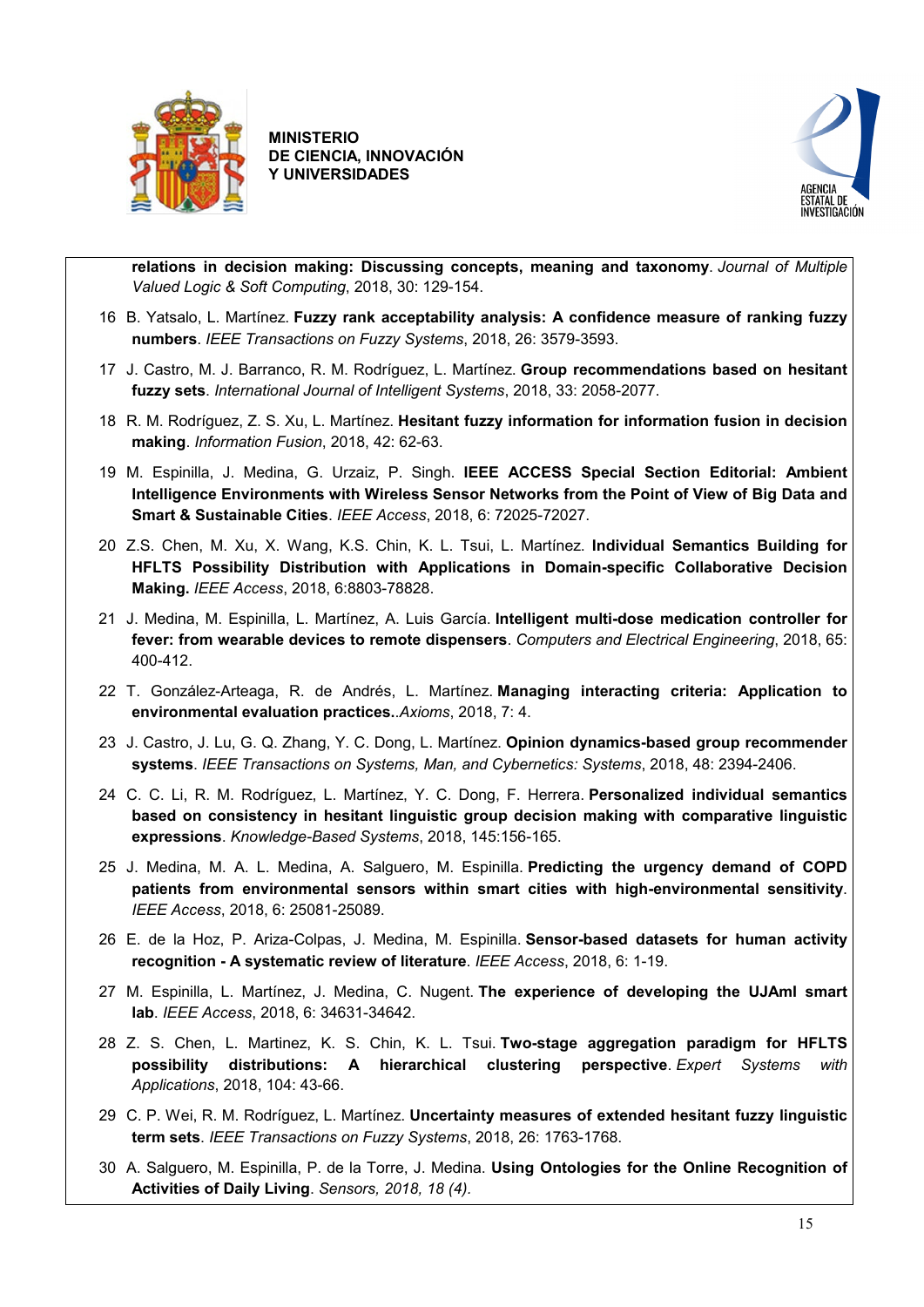



### **Year 2019** *(24)*:

- 1 P. Hao, G. Zhang, L. Martínez, J. Lu. **Regularizing Knowledge Transfer in Recommendation with Tag-Inferred Correlation**. *IEEE Transactions on Cybernetics*, 2019, 49(1): 83-96.
- 2 H. Dinçer, S. Yüksel, L. Martínez. **Balanced scorecard-based Analysis about European Energy Investment Policies: A hybrid hesitant fuzzy decision-making approach with Quality Function Deployment**. *Expert Systems with Applications*, 2019, 115: 152-179.
- 3 H. Seiti, A. Hafezalkotob, L. Martínez. **R-numbers, a new risk modeling associated with fuzzy numbers and its application to decision making**. *Information Sciences*, 2019, 483: 206-231.
- 4 Z. Xu, J. Qin, J. Liu, L. Martínez. **Sustainable supplier selection based on AHPSort** Ⅱ **in interval type-2 fuzzy environment**. *Information Sciences*, 2019, 483: 273-293.
- 5 C.C Li, R.M. Rodríguez, L. Martínez, Y. Dong, F. Herrera. **Consensus Building with Individual Consistency Control in Group Decision Making**. *IEEE Transactions on Fuzzy Systems*, 2019, 27: 319-332.
- 6 Q. Yu, Y. Liu, D. Xia, L. Martínez. **The Strategy Evolution in Double Auction Based on the Experience-Weighted Attraction Learning Model**. *IEEE Access*, 2019, 7(1): 16730-16738.
- 7 Y. Liu, R.M Rodríguez, H. Hagras, H. Liu, K. Qin, L. Martínez. **Type-2 fuzzy envelope of hesitant fuzzy linguistic term set: a new representation model of comparative linguistic expression**. *IEEE Transactions on Fuzzy Systems*, 2019, 27(12): 2312-2326.
- 8 Z.S Chen, C. Yu, K.S. Chin, L. Martínez. **An enhanced ordered weighted averaging operators generation algorithm with applications for multicriteria decision making**. *Applied Mathematical Modelling*, 2019, 71: 467-490.
- 9 H. Dinçer, S. Yüksel, L. Martínez. **Analysis of Balanced Scorecard-based SERVQUAL Criteria based on Hesitant Decision-making Approaches**. *Computers & Industrial Engineering*, 2019, 139: 1-12.
- 10 Q. Dong, X. Zhou, L. Martínez. **A Hybrid Group Decision Making Framework for Achieving Agreed Solutions based on Stable Opinions**. *Information Sciences*, 2019, 490: 227-243.
- 11 H. Dinçer, S. Yüksel, L. Martínez. **Interval type 2-based hybrid fuzzy evaluation of financial services in E7 economies with DEMATEL-ANP and MOORA methods**. *Applied Soft Computing*, 2019, 79: 186- 202.
- 12 O. Sohaib, M. Naderpour, W. Hussain, L. Martínez. **Cloud Computing Model Selection for Ecommerce Enterprises Using a New 2-tuple Fuzzy Linguistic Decision-Making Method**. *Computers & Industrial Engineering*, 2019, 32: 47-58.
- 13 Y. Xu, P. Gao, L. Martínez. **An interindividual iterative consensus model for fuzzy preference relations**. *International Journal of Intelligent Systems*, 2019, 34(8): 1864-1888.
- 14 F. Ahmed, Y.J. Qin, L. Martínez. **Sustainable Change Management through Employee Readiness: Decision Support System Adoption in Technology-Intensive British E-Businesses**. *Sustainability*, 2019, 11: 2998.
- 15 R. Yera, A. A. Alzahrani, L. Martínez. **A food recommender system considering nutritional information and user preferences**. *IEEE Access*, 2019, 7(1): 96695-96711.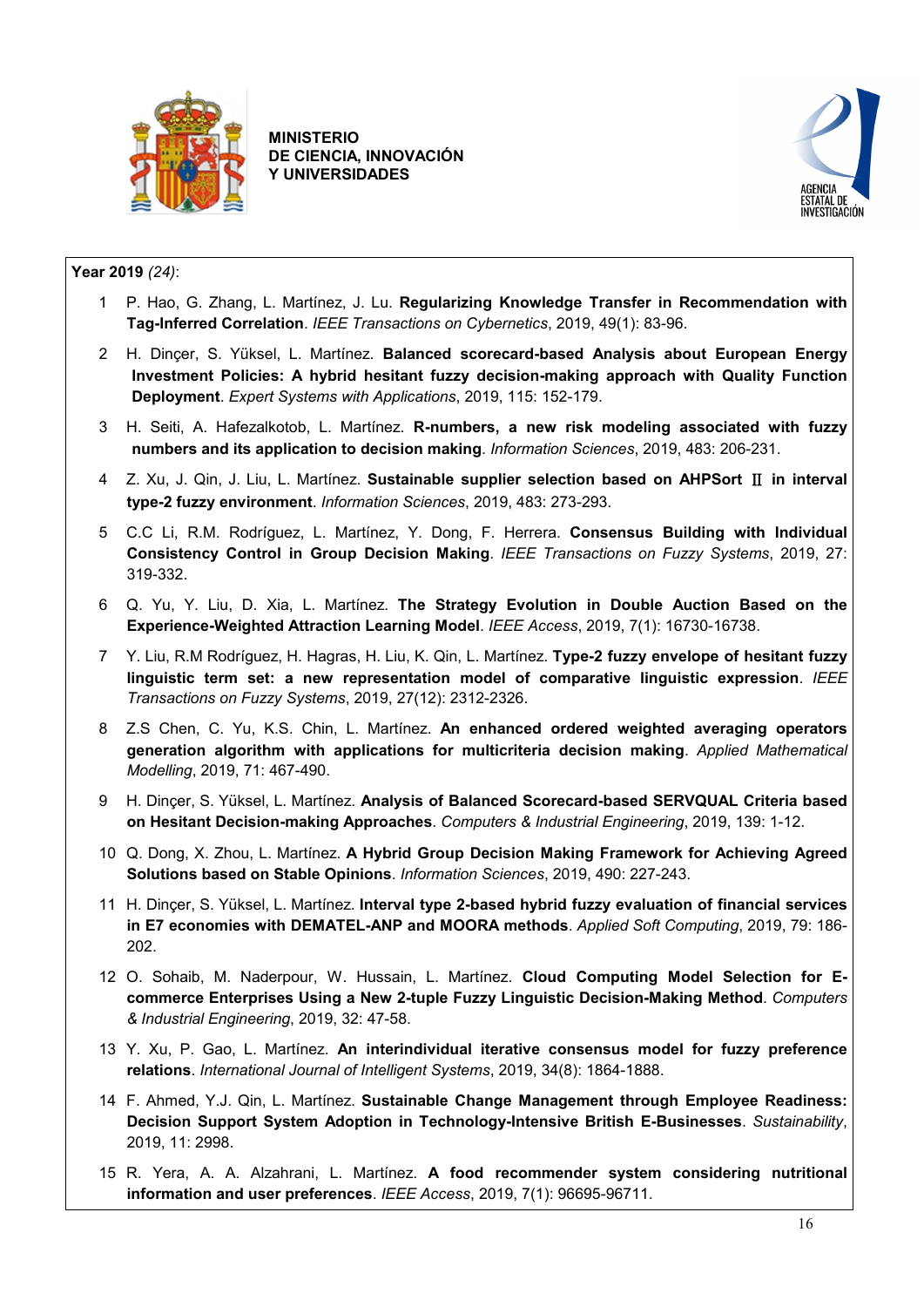



- 16 L.H. Yang, J. Liu, Y.M. Wang, L. Martínez. **New activation weight calculation and parameter optimization for extended belief rule-based system based on sensitivity analysis**. *Knowledge and Information Systems*, 2019, 60: 837-878.
- 17 Y. Liu, R.M. Rodríguez, J.C. Rodríguez-Alcantud, K. Qin, L. Martínez. **Hesitant linguistic expression soft sets: Application to group decision making**. *Computers & Industrial Engineering*, 2019, 136: 575- 590.
- 18 Z.S. Chen, L. Martínez, J.P. Chang, X.J. Wang, S.H. Xionge, K.S. Chin. **Sustainable building material selection: A QFD- and ELECTRE III-embedded hybrid MCGDM approach with consensus building**. *Engineering Applications of Artificial Intelligence*, 2019, 85: 783-807.
- 19 B. Dutta, Á. Labella, R.M. Rodríguez, L. Martínez. **Aggregating Interrelated Attributes in Multi-Attribute Decision-Making With ELICIT Information Based on Bonferroni Mean and Its Variants**. *International Journal of Computational Intelligence Systems*, 2019, 12(2): 1179 - 1196.
- 20 J. Chang, Z.S. Chen, X. Liu, W. Kong, S. Xiong, L. Martínez. **Paradigm shift toward aggregation strategies in proportional hesitant fuzzy multi-criteria group decision making models of advanced practice for selecting electric vehicle battery supplier**, *IEEE Access*, 2019, 7(1): 172534-172561.
- 21 R. Yera, M.J. Barranco, A. A. Alzahrani, L. Martínez**. Exploring Fuzzy Rating Regularities for Managing Natural Noise in Collaborative Recommendation**. *International Journal of Computational Intelligence Systems*, 2019, 12(2): 1382-1392.
- 22 J. Castro, R. Yera, A. A. Alzahrani, P.J. Sánchez, M.J. Barranco, L. Martínez. **A Big Data Semantic Driven Context Aware Recommendation Method for Question-Answer Items**. *IEEE Access*, 2019, 7(1): 2664-182678.
- 23 M.D. Pelaez-Aguilera, M. Espinilla, M. Fernandez-Olmo, J. Medina. **Fuzzy Linguistic Protoforms to summarize Heart Rate Streams of Patients with Ischemic Heart Disease**. *Complexity*, 2019: 1-11.
- 24 Z.S. Chen, X. Zhang, R.M. Rodríguez, X.J. Wang, K.S.Chin. **Heterogeneous Interrelationships among Attributes in Multi-Attribute Decision-Making: An Empirical Analysis**. **International Journal of Computational Intelligence Systems**, 2019, 12(2): 984-997.

## <span id="page-16-0"></span>**4 AWARDS AND RECOGNITIONS**

This section introduces the awards and recognitions got by the research group in the last 5 years. It is divided into 3 subsections: i) personal awards and recognitions of the group members **(6 awards)**, ii) awards and recognitions for work performed **(5 awards)**, and iii) awards and recognitions of PhD students **(6 awards)**.

**L. Martínez** has got **15 awards** in this period; **5** awards and **4** recognitions for working performed, and **6** recognitions have been got by his PhD students.

## <span id="page-16-1"></span>**4.1 Personal awards and recognitions**

- 1. L. Martínez: The **Da Ruan Award** in **FLINS2016** for all his efforts in support of activities within the FLINS Series Conferences**.**
- 2. L. Martínez: **Highly Cited Author 2017** in recognition of ranking among the Top 1% of researchers for most cited documents in **Computer Science** from **Web of Science 2017**.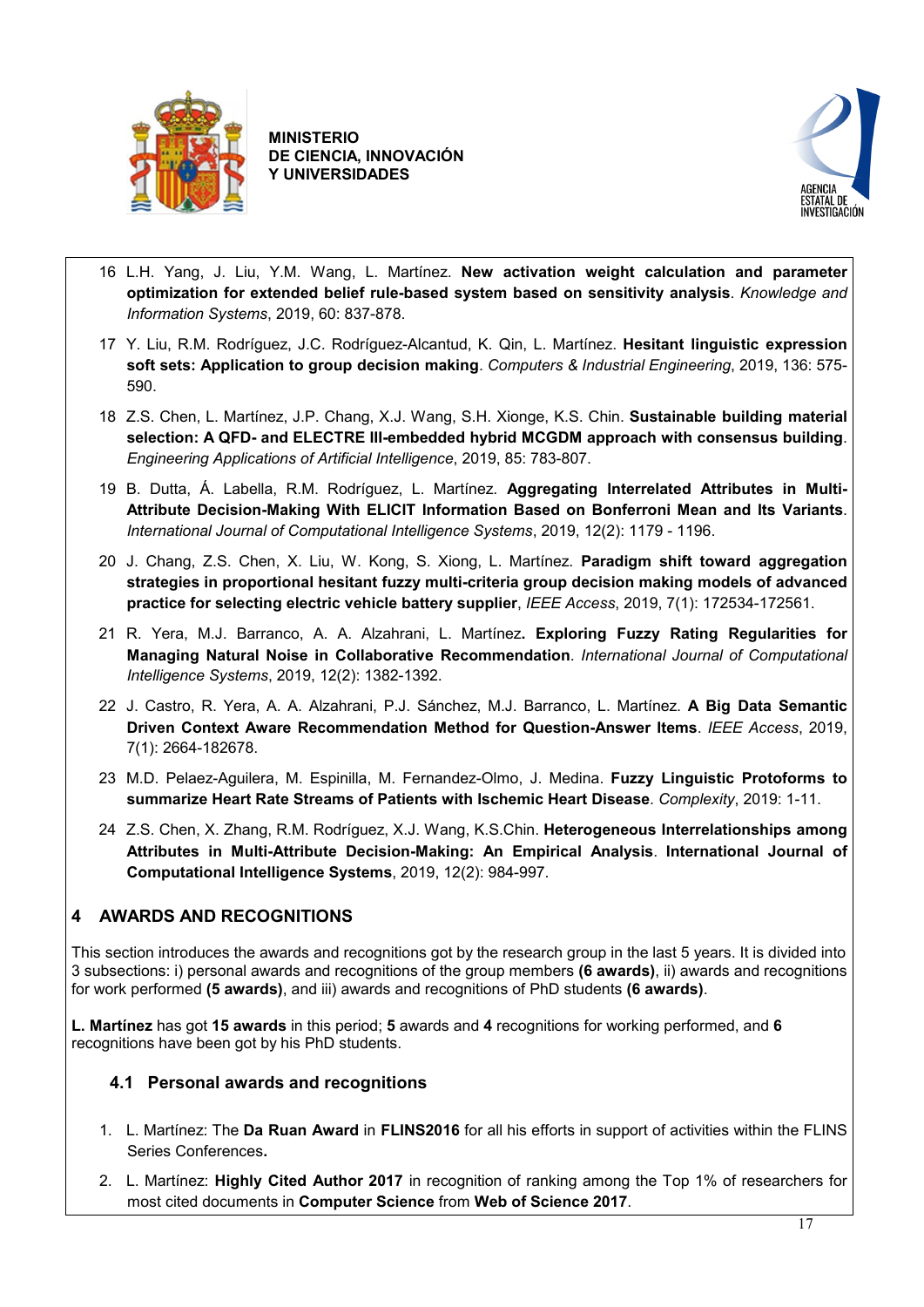



- 3. L. Martínez: **Highly Cited Author 2018** in recognition of ranking among the Top 1% of researchers for most cited documents in **Computer Science** from **Web of Science 2018**.
- 4. L. Martínez: **Highly Cited Researcher 2019** in recognition of ranking among the Top 1% of researchers for most cited documents in **Computer Science** from **Web of Science 2019**.
- 5. L. Martínez: **Top Peer Reviewer 2019** in recognition the top 1% of reviewers in Cross-Field on Publons global reviewer database.
- 6. R. M. Rodríguez: **Highly Cited Author 2019** in recognition of ranking among the Top 1% of researchers for most cited documents in **Cross-Field** from **Web of Science 2019**.

## <span id="page-17-0"></span>**4.2 Awards and recognitions for working performed**

1. 2015 **IEEE Computational Intelligence Society award. IEEE Transactions on Fuzzy System Outstanding 2012 Paper Award** (bestowed in 2015), for the following paper:

R. M. Rodríguez, L. Martínez and F. Herrera. **Hesitant Fuzzy Linguistic Term Sets for Decision Making, published in IEEE Transactions on Fuzzy Systems**, vol. 20, no. 1, pp. 109-119, January 2012.

2. 2016 **Best paper award** on 10th International Conference on Ubiquitous Computing & Ambient Intelligence (UCAmI 2016), November 29<sup>th</sup> -December 2<sup>nd</sup>, 2016, Canary Islands (Spain), for the following paper::

M. Espinilla, A. Rivera, M. D. Perea-Godoy, J. Medina, L. Martínez and C. Nugent. **Recognition of Activities in Resource Constrained Environments; Reducing the Computational Complexity***, pp. 65-74, December 2016.*

3. 2018 **Best paper award** on 12<sup>th</sup> International Conference on Ubiquitous Computing & Ambient Intelligence (UCAmI 2018), December 4-7<sup>th</sup>, 2018, Punta Cana (Dominican Republic), for the following paper:

 J. Medina, C. Orr, S. Zhang, C. Nugent, A. Salguero, M. Espinilla. **Real-time Recognition of Interleaved Activities Based on Ensemble Classifier of Long Short-term Memory with Fuzzy Temporal Windows**.

4. 2019 **Best Paper Award** in the IEEE 14th International Conference on Intelligent Systems and Knowledge Engineering, November 14-16th, 2019, Dalian (China), for the following paper:

 A. Labella, R.M. Rodríguez, L. Martínez. **A Novel Linguistic Cohesion Measure for Weighting Experts' subgroups in Large-scale Group Decision Making Methods**.

5. *2019* **Best Journal Paper Award** in the 11th Conference of the European Society for Fuzzy Logic and Technology, September 9-13<sup>th</sup>, 2019, Prague (Czech Republic).

R. Yera and L. Martínez. **Fuzzy tools in Recommender Systems: A Survey** in International Journal of Computational Intelligence Systems, 10:776-803, 2017.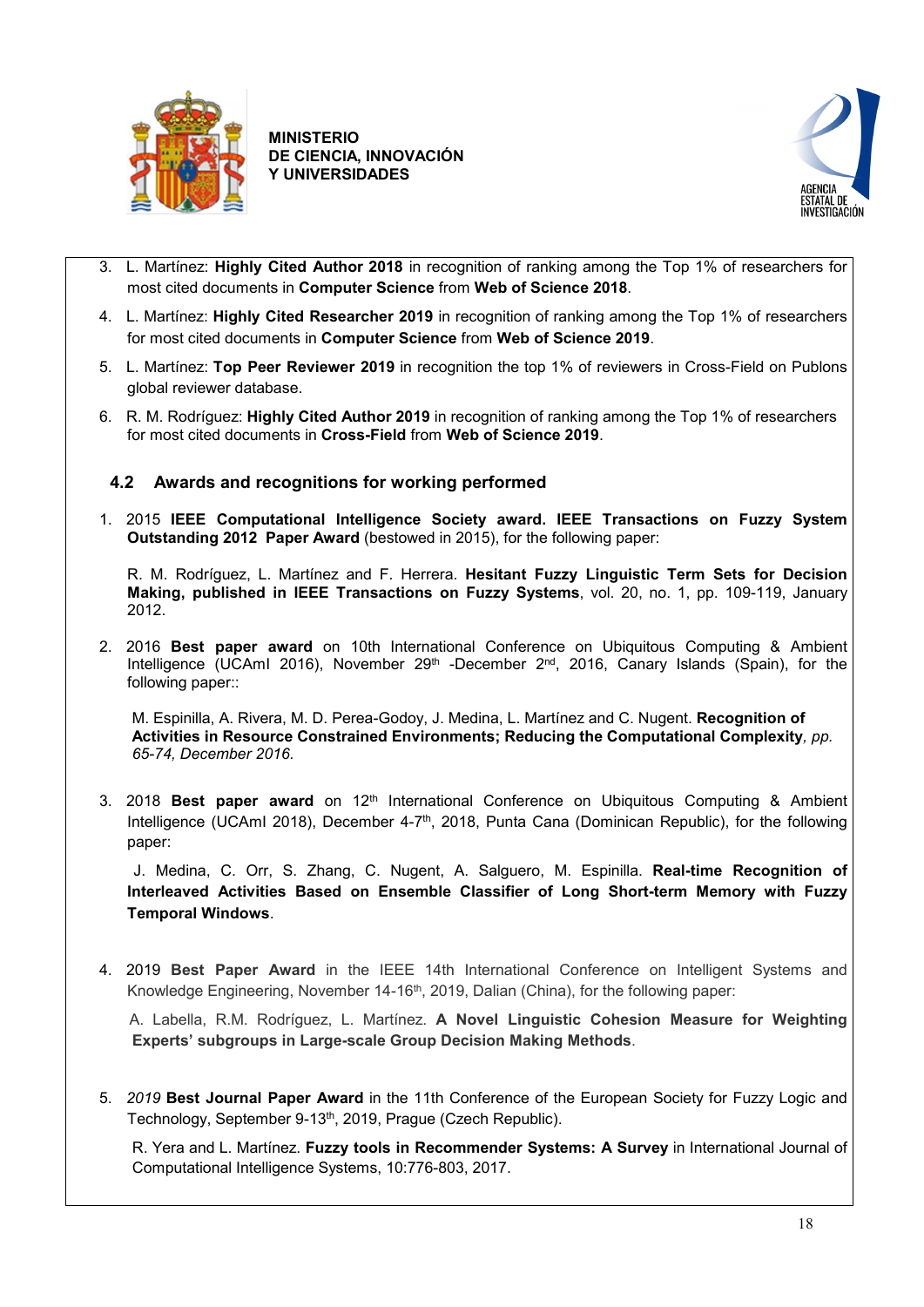



## <span id="page-18-0"></span>**4.3 Awards and recognitions for working carried out by PhD students**

- 1. 2014 **Best Presentation Award** to **[Francisco José Quesada Real](https://sinbad2.ujaen.es/index.php/es/users/fqreal)** for the **outstanding contribution** to the "**I International Meeting of Young Researchers on Heritage – PatrimoniUN10**", organized by the Heritage Campus of International Excellence PatrimoniUN10, hosted by Universidad Internacional de Andalucia, Baeza (Jaen), Spain, November 19-21 2014.
- 2. 2015 **PhD student Research work award: [Francisco José Quesada Real](https://sinbad2.ujaen.es/index.php/es/users/fqreal)** got the award to the best PhD student presentation in "**I Doctoral Seminars of the Doctoral Program in ICT**" organized by TIC of University of Jaén, hosted in Universidad Internacional de Andalucia, July 10-11 2015, Baeza (Jaén), Spain.
- 3. 2016 **Best Application Software or Hardware Category:** Daniel Zafra Romero got the **Best Award** for his proposal "**System for the Monitoring of Intelligent Environments through Management and Access to Services**" directed by Macarena Espinilla, in "II Premios Ada Lovelace en Tecnologias de la Informacion y la Comunicacion de la Universidad de Jaen", organized by the Center for Advanced Studies in Information and Communication Technologies of the University of Jaén, July 14th 2016.
- 4. 2016 **Best Application Modality to PhD student:** Álvaro Labella got the **Best Award** for "**AFRYCA: A Framework for the analysis of Consensus Approaches**", in "III Premios Ada Lovelace en Tecnologias de la Informacion y la Comunicacion de la Universidad de Jaen", organized by the Center for Advanced Studies in Information and Communication Technologies of the University of Jaén, November 8<sup>th</sup> 2017.
- 5. 2017 **Extraordinary Doctoral Award to PhD student:** Rosa M<sup>a</sup> Rodriguez got the award to the t PhD student with the **Extraordinary Doctoral Award in the field of Engineering and Architecture** entitled "**Use of Comparative Linguistic Preferences in Decision-Making under Uncertainty**" directed by **Luis Martinez** in 2017.
- 6. 2019 **Best Student Paper Award** in the Intelligent and Fuzzy Systems Conference with the title "**FLINTSTONES 2.0 an Open and Comprehensive Fuzzy Tool for Multi-criteria Decision Analysis**", A. Labella, L. Martínez

## <span id="page-18-1"></span>**5 POSTDOC EXPERIENCES OF THE GROUP MEMBERS**

This section presents the postdoc experiences of the group members, **Dr. Rosa M. Rodriguez** and **Dr. Javier Medina Quero.** 

**Dr. Rosa M. Rodriguez** got **four** postdoc contracts in **Computer Science** that are obtained under very competitive open calls. The detail information will be provided as follows.

Postdoc contract. **Competitive call from the Austrian Research Promotion Agency**

 **Place**: Technology of Vienna University **Department**: Institute for Computer Languages Date: 25<sup>th</sup> November 2013 to 24<sup>th</sup> November 2014

 Postdoc contract (Juan de la cierva formación). **Competitive call from the Ministry of Economy and Competitiveness 2013**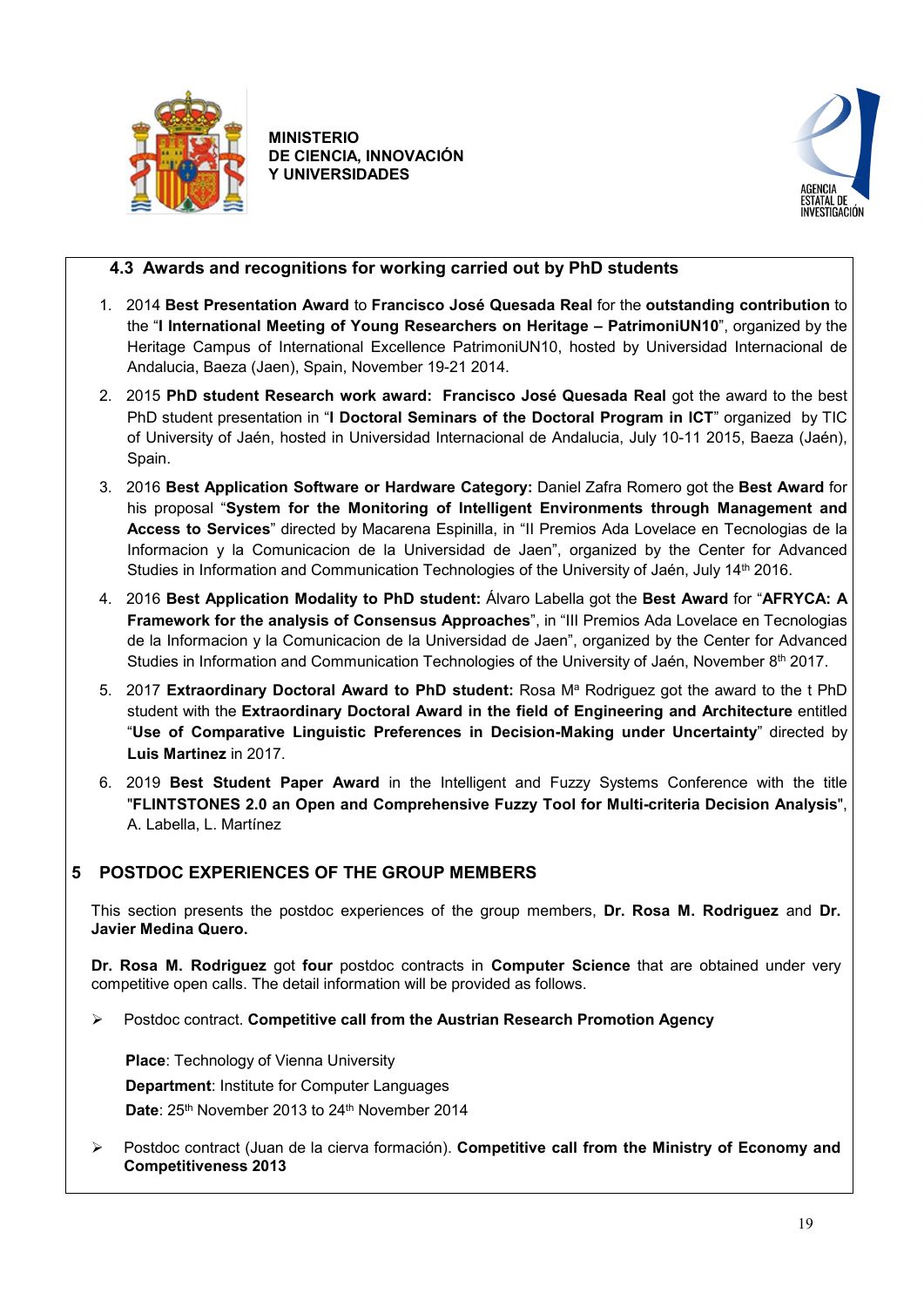



 **Place**: University of Granada **Department**: Computer Science and Artificial Intelligence Date: 1<sup>s</sup> December 2015 to 30<sup>th</sup> November 2016

 Postdoc contract (Juan de la cierva incorporación). **Competitive call from the Ministry of Economy and Competitiveness 2015**

**Place**: University of Granada **Department**: Computer Science and Artificial Intelligence Date: 1st April 2017 to 28<sup>th</sup> February 2019

 Postdoc contract (Ramón y Cajal). **Competitive call from the Ministry of Economy and Competitiveness 2017**

 **Place**: University of Jaén **Department**: Computer Science Date: 1<sup>st</sup> March 2019 to 29<sup>th</sup> February 2024

Dr. **Javier Medina Quero** got his postdoc contract in **Computer Science** that are obtained under a very competitive open call. The detail information will be provided as follows.

 Postdoc contract (Acción 6 de contratación de doctores para apoyo en la investigación de la Universidad de Jaén 2017-2019. Referencia: R08/06/2018)

**Place**: University of Jaén

 **Department**: Computer Science Date: 1<sup>th</sup> March 2018 to 28<sup>th</sup> February 2020

## <span id="page-19-0"></span>**6 SCIENTIFIC IMPACT**

This section presents the scientific impact focused on the highly cited papers of the group. Dr. **R. M. Rodriguez** has **11** highly cited papers and Dr. **Luis Martínez** has **18** highly cited papers. Some of them are co-works, which are in the fields of **engineering** (**6** papers) and **computer science** (**15** papers) respectively.

**Luis Martínez is the author of 18 papers in the top 1% most highly cited papers** in his field worldwide, according to the ISI computing period (2009-2019) (source: Essential Science Indicators database).

<span id="page-19-1"></span>**6.1 Highly cited papers in Engineering field (in the Top 1%) in the last 10 years. (Source: Essential Science Indicators, Thomson Reuters).** 

Table 1: Highly cited papers in Engineering

| <b>Paper</b>                                                                | <b>Citations</b> |
|-----------------------------------------------------------------------------|------------------|
| F. Mata, L. Martínez, E. Herrera-Viedma, An Adaptive Consensus Support      | 239              |
| Model for Group Decision Making Problems in a Multi-Granular Fuzzy          |                  |
| Linguistic Context. IEEE Transactions on Fuzzy Systems, 17:2 (2009) 279-290 |                  |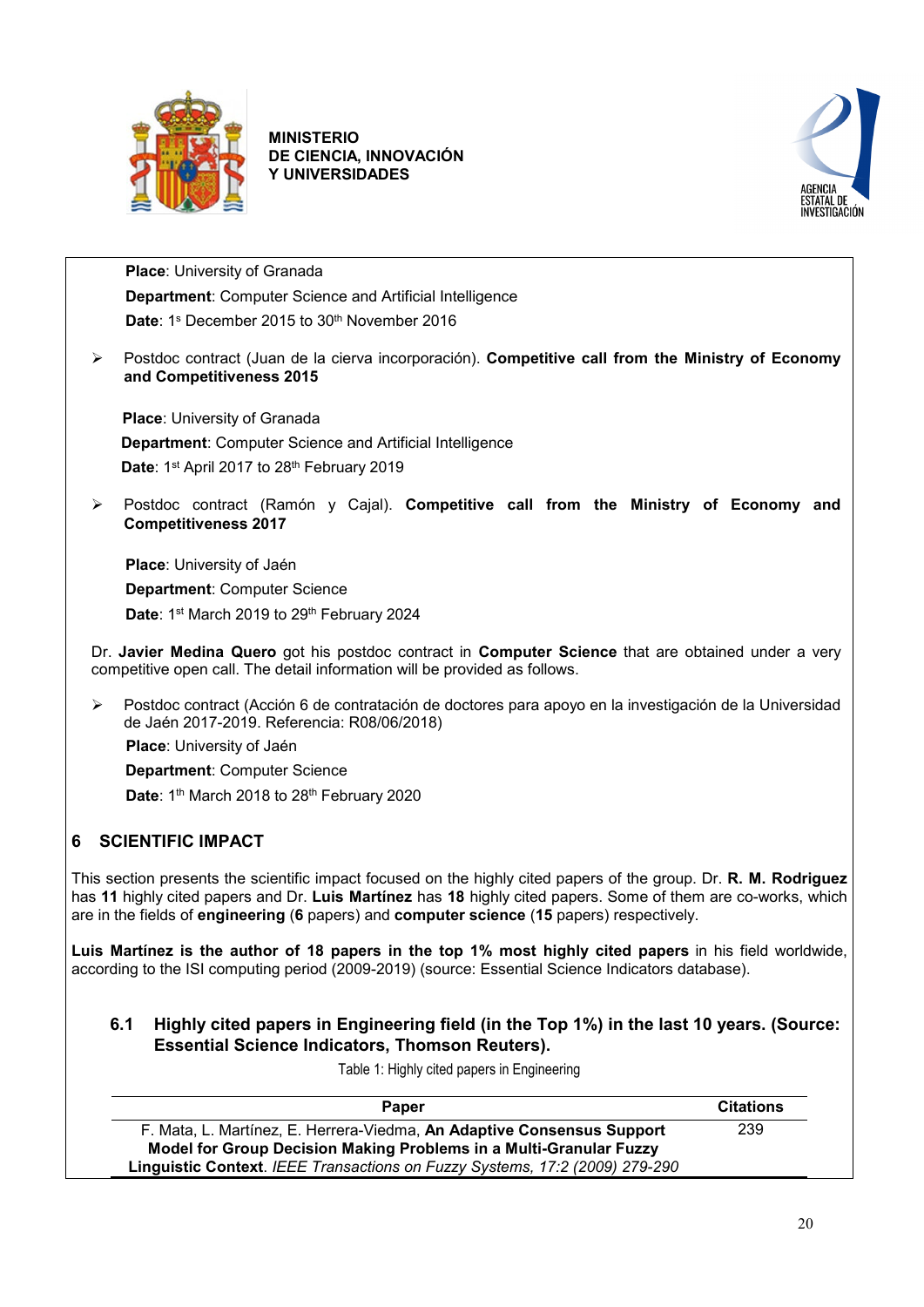



| R.M. Rodriguez, L. Martinez, F. Herrera, Hesitant Fuzzy Linguistic Term Sets<br>for Decision Making. IEEE Transactions on Fuzzy Systems 20 (2012) 109-119                                                                                                           | 852 |
|---------------------------------------------------------------------------------------------------------------------------------------------------------------------------------------------------------------------------------------------------------------------|-----|
| R.M. Rodriguez, L. Martinez, V. Torra, Z.S. Xu, F. Herrera, Hesitant Fuzzy Sets:<br>State of the Art and Future Directions. International Journal of Intelligent<br>Systems 29:6 (2014) 495-524                                                                     | 250 |
| I. Palomares, L. Martínez, F. Herrera. A Consensus Model to Detect and<br>Manage Noncooperative Behaviors in Large-Scale Group Decision Making.<br>IEEE Transactions on Fuzzy Systems 22:3 (2014): 516-530                                                          | 142 |
| Z. Zhang, C. H. Guo, L. Martinez. Managing Multigranular Linguistic<br>Distribution Assessments in Large-Scale Multiattribute Group Decision<br>Making. IEEE Transactions on Systems Man Cybemetics-Systems, 47(2017)<br>3063-3076                                  | 88  |
| H. Dincer, S. Yuksel, L. Martinez. Balanced scorecard-based analysis about<br>European energy investment policies: A hybrid hesitant fuzzy decision-<br>making approach with Quality Function Deployment. Experts Systems with<br>Applications, 115 (2019) 152-171. | 9   |

## <span id="page-20-0"></span>**6.2 Highly cited papers in Computer Science field (in the Top 1%) in the last 10 years. (Source: Essential Science Indicators, Thomson Reuters).**

| Paper                                                                                                                                                                                                                                                                                                                     | Citations |
|---------------------------------------------------------------------------------------------------------------------------------------------------------------------------------------------------------------------------------------------------------------------------------------------------------------------------|-----------|
| J. M. Merigo, M. Casanovas, L. Martínez. Linguistic aggregation operators for<br>linguistic decision making based on the dempster-shafer theory of evidence.<br>International Journal of Uncertainty Fuzziness and Knowledge-Based Systems,<br>18(2010) 287-304                                                           | 171       |
| L. Martinez, D. Ruan, F. Herrera, Computing with words in decision support<br>systems: An overview on models and application. International Journal of<br>Computational Intelligence Systems, 3 (2010) 382-395                                                                                                            | 184       |
| L. Martínez, F. Herrera, An overview on the 2-tuple linguistic model for<br>Computing with Words in Decision Making: Extensions, applications and<br>challenges. Information Sciences 207 (2012) 1-18                                                                                                                     | 297       |
| R. M. Rodriguez, L. Martinez, F. Herrera, A group decision making model<br>dealing with comparative linguistic expressions based on hesitant fuzzy<br>linguistic term sets. Information Sciences, 241(2013) 28-42                                                                                                         | 307       |
| R. M. Rodríguez, L. Martínez. An analysis of symbolic linguistic computing<br>models in decision making. International Journal of General Systems, 42(2013)<br>121-136                                                                                                                                                    | 145       |
| H. B. Liu, R. M. Rodríguez. A Fuzzy Envelop for Hesitant Fuzzy Linguistic<br>Term Set and its Application to Multicriteria Decision Making. Information<br>Sciences, 258(2014) 220-238                                                                                                                                    | 178       |
| R. M. Rodríguez, B. Bedregal, H. Bustince, Y. C. Dong, B. Farhadinia, C.<br>Kahraman, L. Martínez, V. Torra, Y. J. Xu, Z. S. Xu, F. Herrera. A position and<br>perspective analysis of hesitant fuzzy sets on information fusion in decision<br>making. Towards high quality progress. Information Fusion, 29(2016) 89-97 | 150       |
| R. M. Rodríguez, A. Labella, L. Martínez. An overview on fuzzy modelling of<br>complex linguistic preferences in decision making. International Journal of<br>Computational Intelligence Systems, 9 (2016) 81-94                                                                                                          | 106       |

Table 2: Highly cited papers in Computer Science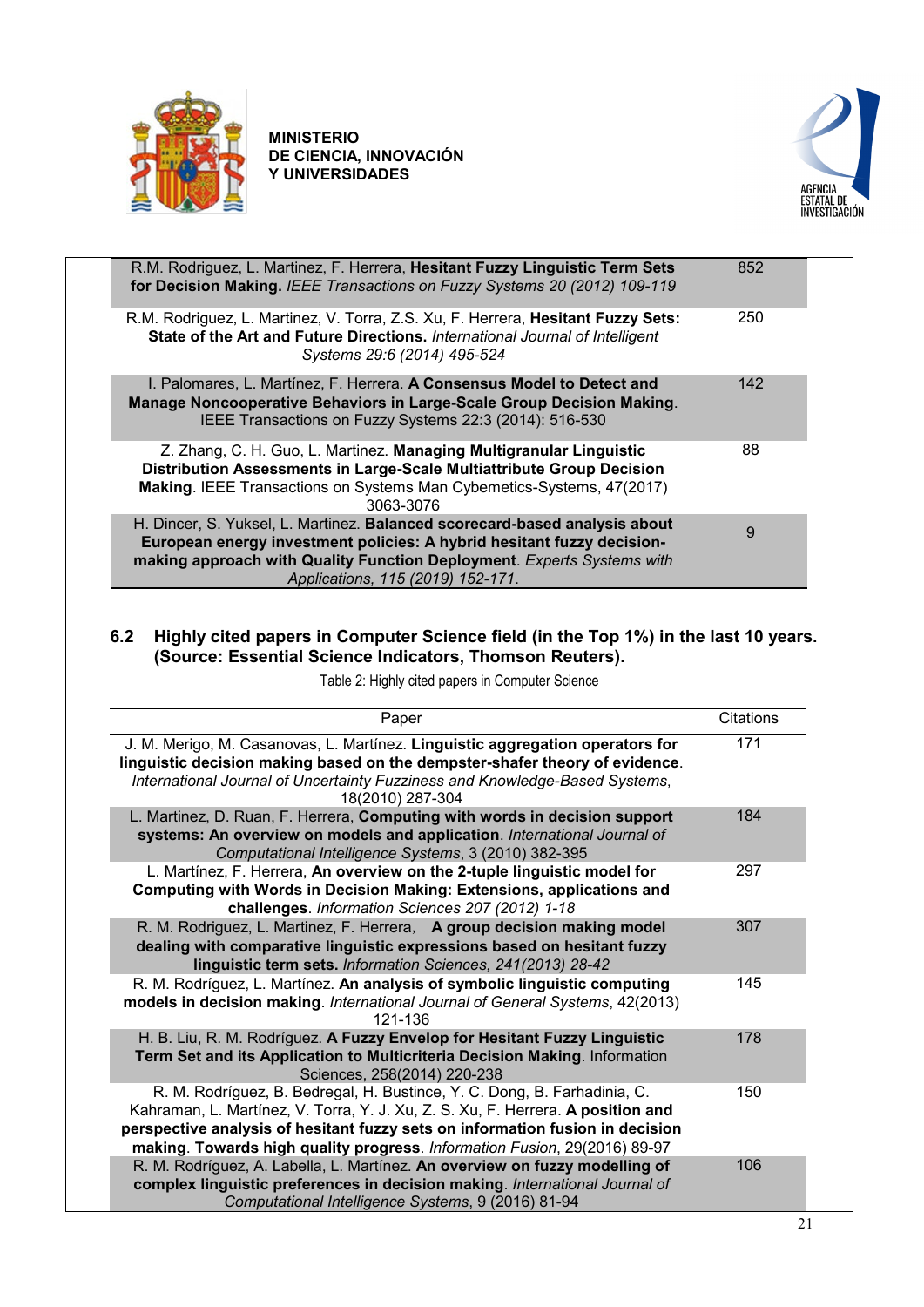



| Y. J. Xu, L. Chen, R. M. Rodriguez, F. Herrera, H. M. Wang. Deriving the Priority<br>Weights from Incomplete Hesitant Fuzzy Preference Relations in Group | 99  |
|-----------------------------------------------------------------------------------------------------------------------------------------------------------|-----|
| Decision Making. Knowledge-Based Systems, 99 (2016) 71-78                                                                                                 |     |
| C. C. Li, Y. C. Dong, F. Herrera, E. Herrera-Viedma, L. Martinez. Personalized                                                                            | 153 |
| Individual Semantics in Computing with Words for Supporting Linguistic                                                                                    |     |
| Group Decision Making. An application on Consensus Reaching. Information<br>Fusion, 33 (2017) 29-40.                                                      |     |
| Y. C. Dong, Z. G. Ding, L. Martinez, F. Herrera. Managing consensus based on<br>leadership in opinion dynamics. Information Sciences, 397(2017) 187-205   | 78  |
| C. C. Li, R. M. Rodríguez, L. Martínez, Y. C. Dong, F. Herrera. Personalized<br>individual semantics based on consistency in hesitant linguistic group    | 59  |
| decision making with comparative linguistic expressions. Knowledge-Based<br>Systems, 145 (2018)156-165                                                    |     |
| C. C. Li, R. M. Rodríguez, L. Martínez, Y. C. Dong, F. Herrera. Consistency of                                                                            | 40  |
| Hesitant fuzzy linguistic preference relations: An interval consistency index.                                                                            |     |
| Information Sciences, 432 (2018) 347-361.                                                                                                                 |     |
| C. Wei, Z. Ren, R. M. Rodríguez. A Hesitant Fuzzy Linguistic TODIM                                                                                        | 98  |
| Method Based on a Score Function. International Journal of Computational                                                                                  |     |
| Intelligence Systems, 8(4): (2018) 701-712.                                                                                                               |     |
| H. Seiti, A. Hafezalkotob, L. Martinez. R-numbers, a new risk modeling                                                                                    | 20  |
| associated with fuzzy numbers and its application to decision making.                                                                                     |     |
| Information Sciences, 483 (2019) 206-231.                                                                                                                 |     |
|                                                                                                                                                           |     |

## <span id="page-21-0"></span>**7 INTERNATIONAL RECOGNITION AS JOURNAL EDITORIAL BOARD MEMBERS**

This section is devoted to the international recognition of several senior members of the group, showing the presence on the editorial boards of the International Journals.

**Luis Martínez** is **Editor in Chief of two international journals** and area/associate editors of several wellrecognized journals in different international journals.

- **Editor in Chief:**
	- **International Journal of Computational Intelligence Systems** (Atlantis Press) **ISSN:** 1875-6891 **Luis Martínez**
- **Editor in Chief:**
	- **Information (MDPI) ISSN:** 2078-2489 **Luis Martínez**
- **Editorial Assistant:**
	- **International Journal of Computational Intelligence Systems** (Atlantis Press) **ISSN:** 1875-6891 **Rosa M. Rodríguez**
- **Area Editors:**
	- **Information Fusion** (Elsevier) **ISSN:** 1566-2535 **Luis Martínez Area:** Information Fusion in Decision making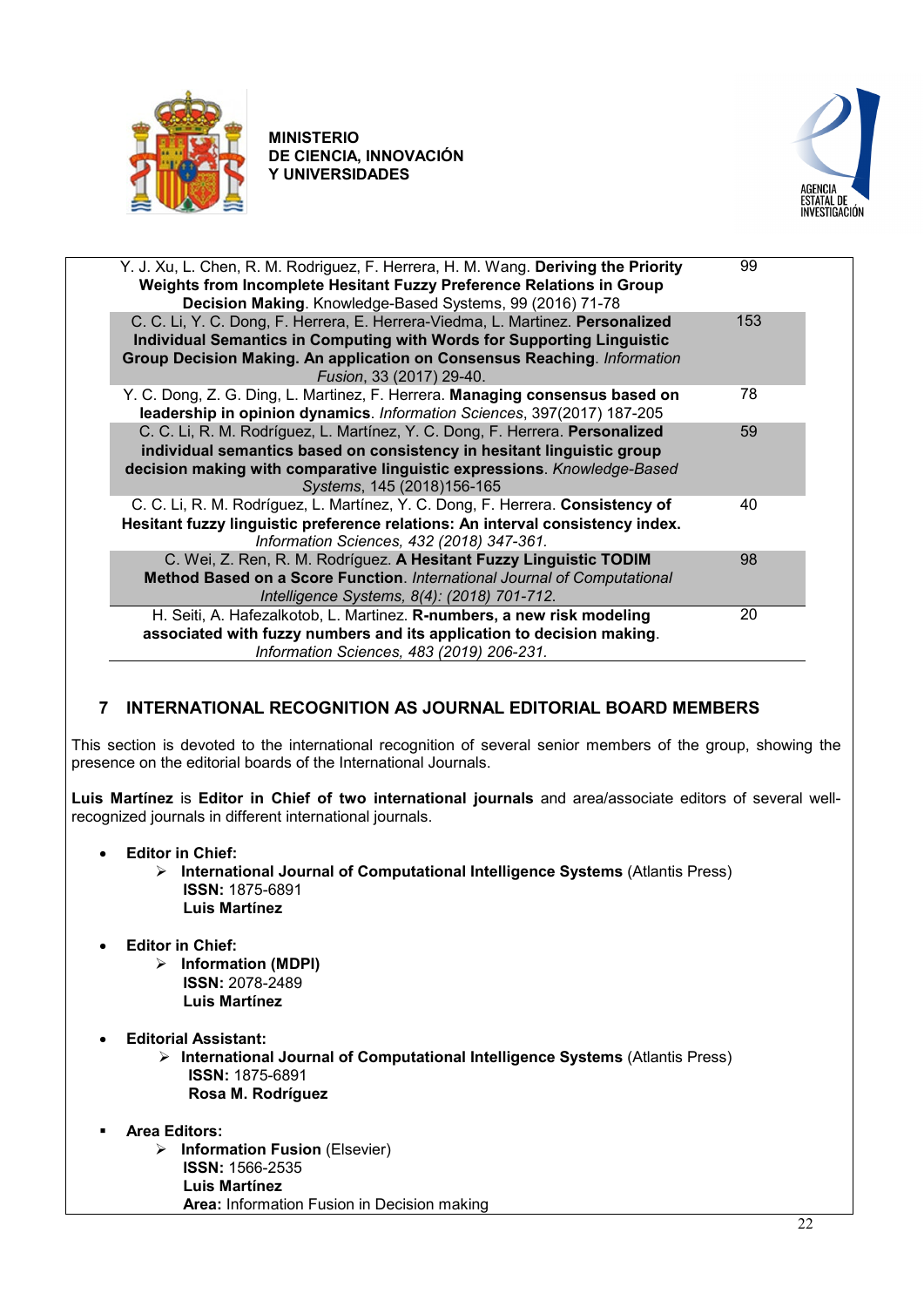



 **Associated Editors: Knowledge-based Systems** (Elsevier)

- **ISSN**: 0950-7051 **Luis Martínez**
- **IEEE Transactions on Fuzzy Systems** (IEEE Computational Intelligence Society, IEEE Press) **ISSN:** 1063-6706 **Luis Martínez**
- **International Journal of Fuzzy Systems** (Springer) **ISSN:** 1562-2479 **Luis Martínez**
- **International Journal of Fuzzy Systems** (Springer) **ISSN:** 1562-2479 **Rosa M. Rodríguez**
- **Journal of Intelligent & Fuzzy Systems** (IOS Press) **ISSN:** 1064-1246 **Luis Martínez**
- **Journal of Intelligent & Fuzzy Systems** (IOS Press) **ISSN:** 1064-1246 **Rosa M. Rodríguez**
- **Applied Artificial Intelligence** (Taylor and Francis) **ISSN:** 0883-9514 **Luis Martínez**
- **Journal of Fuzzy Mathematics** (TIB) **ISSN:** 1066-8950 **Luis Martínez**
- **Editorial board:**
	- **Journal of Universal Computer Sciences** (Scimago Journal & Country Rank) **ISSN:** 0948-695X **Luis Martínez**

## <span id="page-22-0"></span>**8 YOUNG RESEARCHERS TRAINING CONTRACTS**

| Nombre Investigador/a Principal:              | <b>MARTÍNEZ LÓPEZ, LUIS</b>                              |
|-----------------------------------------------|----------------------------------------------------------|
| D.N.I.:                                       | 26018033L                                                |
| Nombre persona contratada:                    | RODRÍGUEZ DOMÍNGUEZ, ROSA Mª                             |
| D.N.I.:                                       | 26239113T                                                |
| Ref. <sup>ª</sup> / Cód. contrato laboral:    | PIFIPE/09 2011/00143                                     |
| Fecha inicio contrato:                        | 01/09/2011                                               |
| Fecha fin contrato:                           | 31/08/2013                                               |
| Denominación proyecto o contrato:             | Modelos y sistemas de soporte a la decisión en contextos |
|                                               | heterogéneos                                             |
| Ref. <sup>a</sup> / Cód. proyecto o contrato: | P08-TIC-03548 2009/00048/001                             |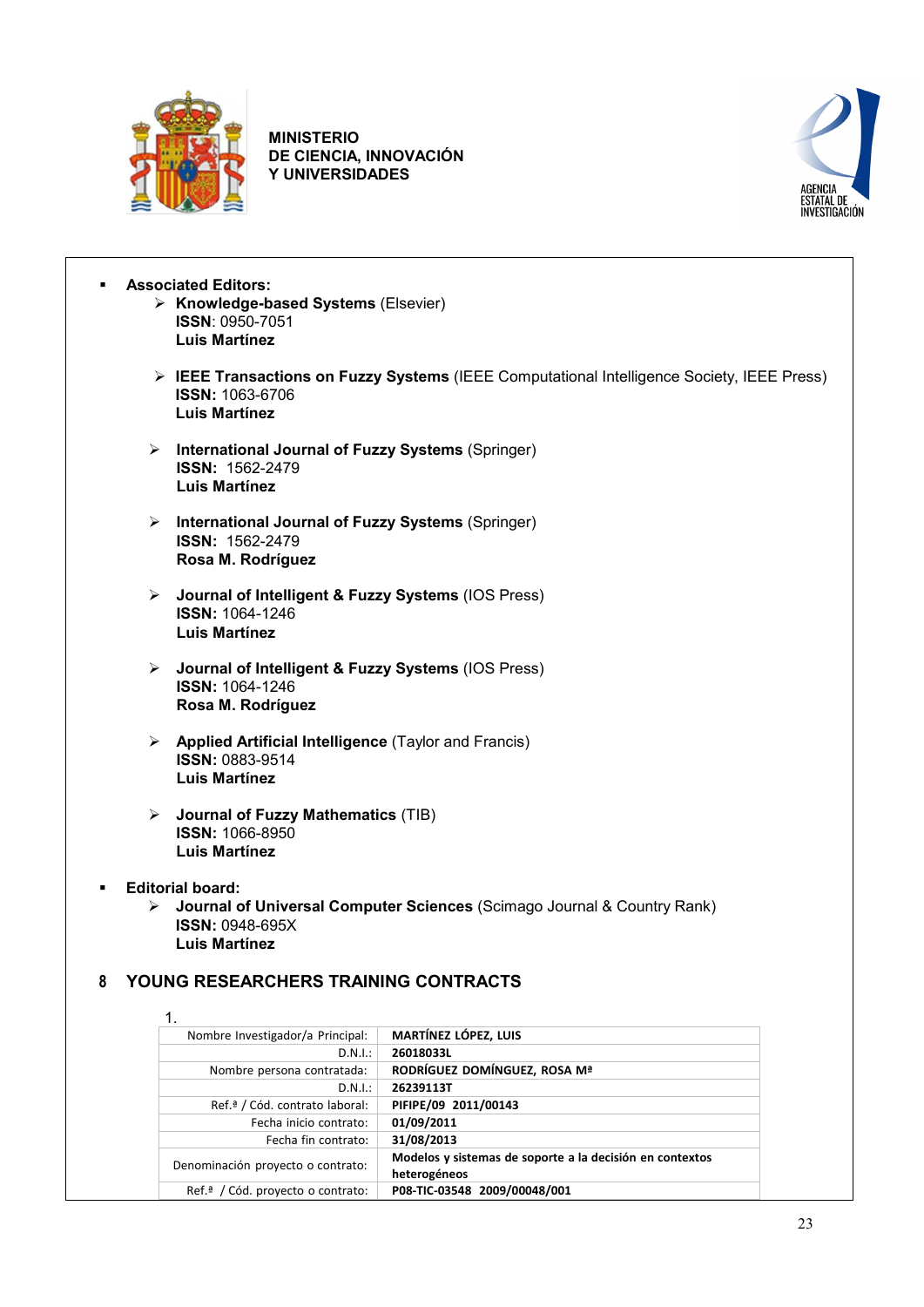



| Entidad financiadora:                         | CONSEJERIA DE ECONOMIA, INNOVACION Y CIENCIA                             |
|-----------------------------------------------|--------------------------------------------------------------------------|
| 2.                                            |                                                                          |
| Nombre Investigador/a Principal:              | <b>MARTÍNEZ LÓPEZ. LUIS</b>                                              |
| D.N.I.:                                       | 26018033L                                                                |
| Nombre persona contratada:                    | RODRÍGUEZ DOMÍNGUEZ. ROSA Mª                                             |
| D.N.I.:                                       | 26239113T                                                                |
| Ref. <sup>ª</sup> / Cód. contrato laboral:    | POSPIFIPE/2009 2013/00201                                                |
| Fecha inicio contrato:                        | 15/11/2013                                                               |
| Fecha fin contrato:                           | 14/11/2014                                                               |
| Denominación proyecto o contrato:             | Ayuda posdoctoral asociada a Proyectos de Investigación de<br>Excelencia |
| Ref. <sup>a</sup> / Cód. proyecto o contrato: | 2013/00083/001                                                           |
| Entidad financiadora:                         | CONSEJERÍA DE ECONOMÍA, INNOVACIÓN, CIENCIA Y EMPLEO                     |

#### 3.

| <b>MARTÍNEZ LÓPEZ, LUIS</b>                                                                                                                                                                                    |
|----------------------------------------------------------------------------------------------------------------------------------------------------------------------------------------------------------------|
| 26018033L                                                                                                                                                                                                      |
| PALOMARES CARRASCOSA, IVÁN                                                                                                                                                                                     |
| 26247772B                                                                                                                                                                                                      |
| FPI/2010 2012/00154                                                                                                                                                                                            |
| 01/09/2010                                                                                                                                                                                                     |
| 31/08/2014                                                                                                                                                                                                     |
| Beca/Contrato Formación de doctores asociadas a proyectos de<br>investigación de I+D+I - FPI - Información Lingüística en<br>Procesos de Análisis de Decisión. Modelo de Preferencias y<br><b>Aplicaciones</b> |
| 2010/00317/001<br>BES-2010-029976<br>TIN2009-08286                                                                                                                                                             |
| MINISTERIO DE CIENCIA E INNOVACION                                                                                                                                                                             |
|                                                                                                                                                                                                                |

#### 4.

| Nombre Investigador/a Principal:              | <b>MARTÍNEZ LÓPEZ, LUIS</b>                                                   |
|-----------------------------------------------|-------------------------------------------------------------------------------|
| D.N.I.:                                       | 26018033L                                                                     |
| Nombre persona contratada:                    | <b>QUESADA REAL, FRANCISCO JOSE</b>                                           |
| D.N.I.:                                       | 77353262F                                                                     |
| Ref. <sup>ª</sup> / Cód. contrato laboral:    | 2014/CL043 2014/00198                                                         |
| Fecha inicio contrato:                        | 24/09/2014                                                                    |
| Fecha fin contrato:                           | 31/07/2015                                                                    |
| Denominación proyecto o contrato:             | Toma de decisiones estratégicas inteligentes en contextos de<br>incertidumbre |
| Ref. <sup>a</sup> / Cód. proyecto o contrato: | TIN2012-31263 2013/00013/001                                                  |
| Entidad financiadora:                         | MINISTERIO DE ECONOMÍA Y COMPETITIVIDAD                                       |

#### 5.

| Nombre Investigador/a Principal:              | <b>MARTÍNEZ LÓPEZ. LUIS</b>                                     |
|-----------------------------------------------|-----------------------------------------------------------------|
| D.N.I.:                                       | 26018033L                                                       |
| Nombre persona contratada:                    | <b>MOYA PEREZ, FRANCISCO</b>                                    |
| D.N.I.:                                       | 77374084Z                                                       |
| Ref. <sup>ª</sup> / Cód. contrato laboral:    | 2014/CL063 2014/00199                                           |
| Fecha inicio contrato:                        | 24/09/2014                                                      |
| Fecha fin contrato:                           | 23/12/2014                                                      |
| Denominación proyecto o contrato:             | <b>GR.TIC206 SIS. INTELIGENTES BASADOS EN ANALISIS DECISION</b> |
|                                               | <b>DIFUSO</b>                                                   |
| Ref. <sup>ª</sup> / Cód. proyecto o contrato: | 0618057097 IBG                                                  |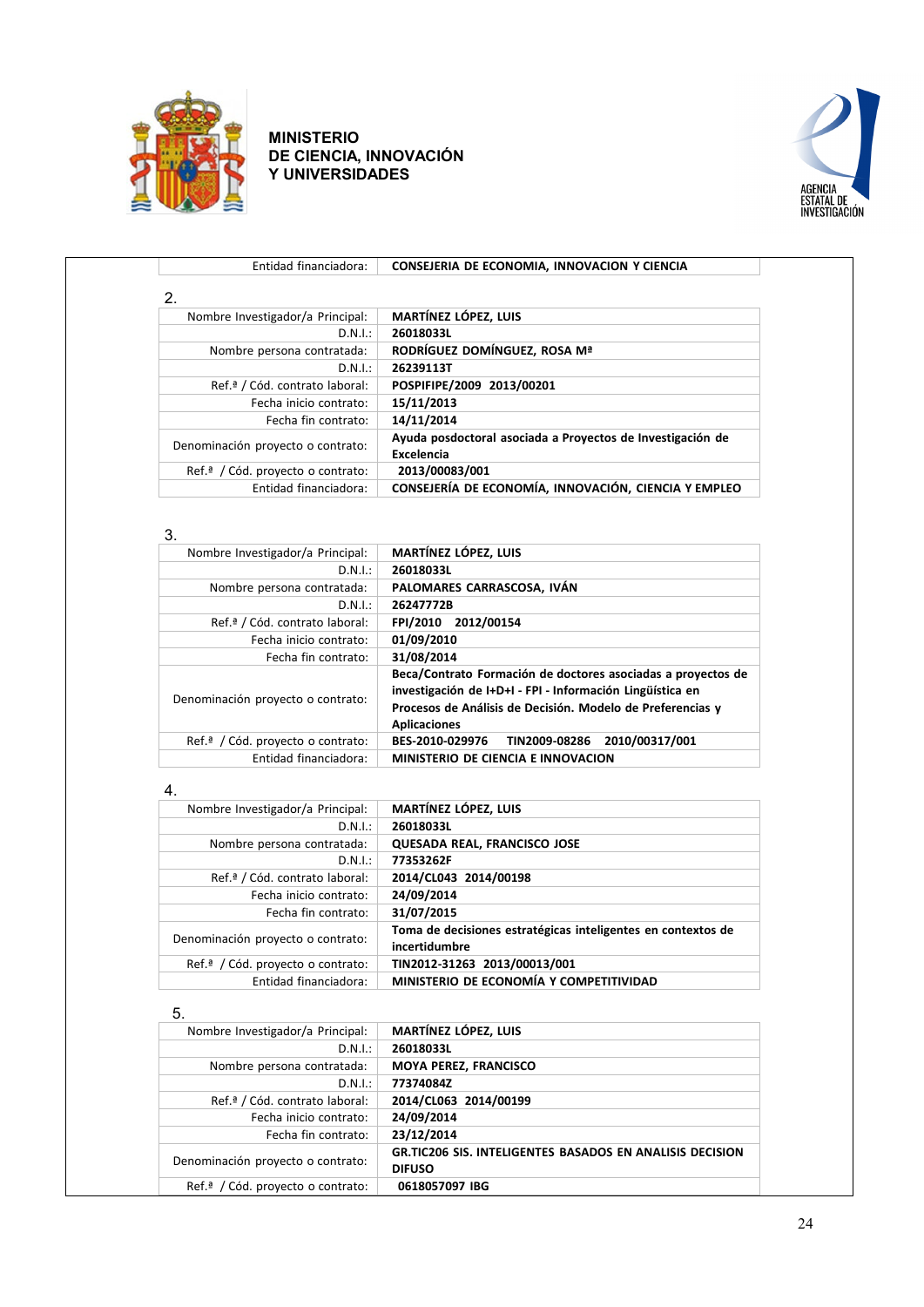



| Entidad financiadora:                         | CONSEJERÍA DE CONOCIMIENTO, INVESTIGACIÓN Y                                   |
|-----------------------------------------------|-------------------------------------------------------------------------------|
|                                               | UNIVERSIDAD DE LA J.A.                                                        |
| 6.                                            |                                                                               |
| Nombre Investigador/a Principal:              | MARTÍNEZ LÓPEZ, LUIS                                                          |
| D.N.I.:                                       | 26018033L                                                                     |
| Nombre persona contratada:                    | ESTRELLA LIEBANA, FRANCISCO JAVIER                                            |
| D.N.I.:                                       | 77349708H                                                                     |
| Ref.ª / Cód. contrato laboral:                | 2014/CL079 Acción2 2014/00288                                                 |
| Fecha inicio contrato:                        | 16/12/2014                                                                    |
| Fecha fin contrato:                           | 15/12/2015                                                                    |
| Denominación proyecto o contrato:             | Acción 2/2014 Modalidad: Centros e Instituto de Investigación                 |
| Ref.ª / Cód. proyecto o contrato:             | 2014/00148/001                                                                |
| Entidad financiadora:                         | UNIVERSIDAD DE JAEN                                                           |
|                                               |                                                                               |
| 7.                                            |                                                                               |
| Nombre Investigador/a Principal:              | <b>MARTÍNEZ LÓPEZ, LUIS</b>                                                   |
| D.N.I.:                                       | 26018033L                                                                     |
| Nombre persona contratada:                    | ESTRELLA LIEBANA, FRANCISCO JAVIER                                            |
| D.N.I.:                                       | 77349708H                                                                     |
| Ref.ª / Cód. contrato laboral:                | 2014/CL042(T2) 2014/00196                                                     |
| Fecha inicio contrato:                        | 16/10/2014                                                                    |
| Fecha fin contrato:                           | 15/12/2014                                                                    |
| Denominación proyecto o contrato:             | Toma de decisiones estratégicas inteligentes en contextos de<br>incertidumbre |
| Ref. <sup>ª</sup> / Cód. proyecto o contrato: | TIN2012-31263 2013/00013/001                                                  |
| Entidad financiadora:                         | MINISTERIO DE ECONOMÍA Y COMPETITIVIDAD                                       |
|                                               |                                                                               |
| 8.                                            |                                                                               |
| Nombre Investigador/a Principal:              | <b>MARTÍNEZ LÓPEZ, LUIS</b><br>26018033L                                      |
| D.N.I.:<br>Nombre persona contratada:         | MOYA PEREZ, FRANCISCO                                                         |
| D.N.I.:                                       | 77374084Z                                                                     |
| Ref.ª / Cód. contrato laboral:                | 2014/CL063P 2014/00269                                                        |
| Fecha inicio contrato:                        |                                                                               |
| Fecha fin contrato:                           | 24/12/2014<br>12/03/2015                                                      |
|                                               |                                                                               |

| Denominación proyecto o contrato:             | <b>GR.TIC206 SIS. INTELIGENTES BASADOS EN ANALISIS DECISION</b><br><b>DIFUSO</b> |
|-----------------------------------------------|----------------------------------------------------------------------------------|
| Ref. <sup>ª</sup> / Cód. proyecto o contrato: | 0618057097 IBG                                                                   |
| Entidad financiadora:                         | CONSEJERÍA DE CONOCIMIENTO. INVESTIGACIÓN Y<br>UNIVERSIDAD DE LA J.A.            |

| 9.                                            |                                                                                  |
|-----------------------------------------------|----------------------------------------------------------------------------------|
| Nombre Investigador/a Principal:              | <b>MARTÍNEZ LÓPEZ, LUIS</b>                                                      |
| D.N.I.:                                       | 26018033L                                                                        |
| Nombre persona contratada:                    | LABELLA ROMERO, ÁLVARO                                                           |
| D.N.I.:                                       | 77348227D                                                                        |
| Ref. <sup>ª</sup> / Cód. contrato laboral:    | 2015/CL109 2016/00045                                                            |
| Fecha inicio contrato:                        | 10/02/2016                                                                       |
| Fecha fin contrato:                           | 09/08/2016                                                                       |
| Denominación proyecto o contrato:             | <b>GR.TIC206 SIS. INTELIGENTES BASADOS EN ANALISIS DECISION</b><br><b>DIFUSO</b> |
| Ref. <sup>a</sup> / Cód. proyecto o contrato: | 0618057097 IBG                                                                   |
| Entidad financiadora:                         | CONSEJERÍA DE CONOCIMIENTO, INVESTIGACIÓN Y<br>UNIVERSIDAD DE LA J.A.            |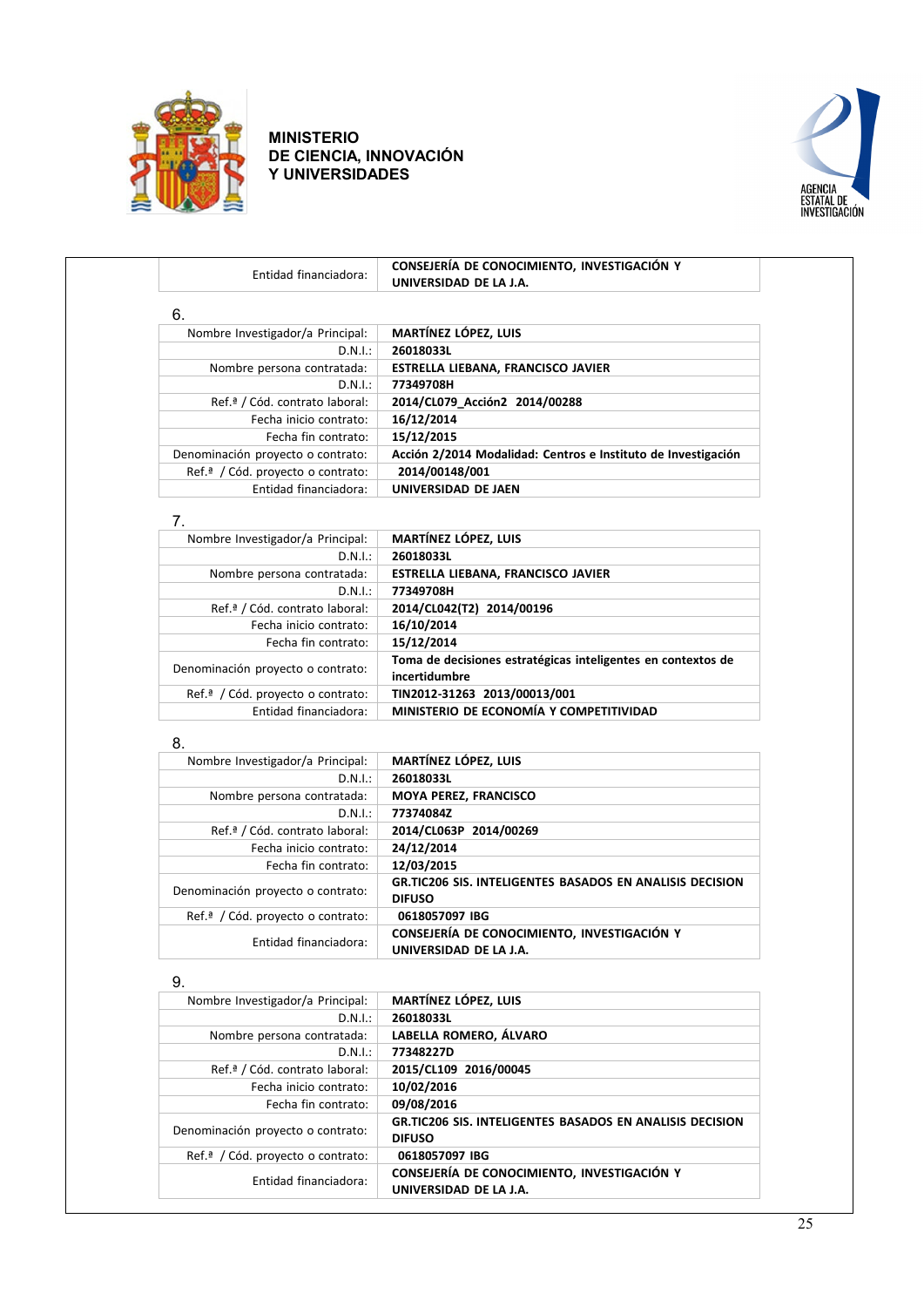



| 10.                                           |                                                                                  |
|-----------------------------------------------|----------------------------------------------------------------------------------|
| Nombre Investigador/a Principal:              | MARTÍNEZ LÓPEZ, LUIS                                                             |
| D.N.I.:                                       | 26018033L                                                                        |
| Nombre persona contratada:                    | ESTRELLA LIEBANA, FRANCISCO JAVIER                                               |
| D.N.I.:                                       | 77349708H                                                                        |
| Ref. <sup>ª</sup> / Cód. contrato laboral:    | 2015/CL110 2016/00046                                                            |
| Fecha inicio contrato:                        | 01/09/2016                                                                       |
| Fecha fin contrato:                           | 28/02/2017                                                                       |
| Denominación proyecto o contrato:             | <b>GR.TIC206 SIS. INTELIGENTES BASADOS EN ANALISIS DECISION</b><br><b>DIFUSO</b> |
| Ref. <sup>a</sup> / Cód. provecto o contrato: | 0618057097 IBG                                                                   |
| Entidad financiadora:                         | CONSEJERÍA DE CONOCIMIENTO, INVESTIGACIÓN Y<br>UNIVERSIDAD DE LA J.A.            |

#### 11.

| Nombre Investigador/a Principal:              | <b>MARTÍNEZ LÓPEZ, LUIS</b>                                                      |
|-----------------------------------------------|----------------------------------------------------------------------------------|
| D.N.I.:                                       | 26018033L                                                                        |
| Nombre persona contratada:                    | LABELLA ROMERO, ÁLVARO                                                           |
| D.N.I.:                                       | 77348227D                                                                        |
| Ref. <sup>ª</sup> / Cód. contrato laboral:    | 2015/CL109P 2016/00175                                                           |
| Fecha inicio contrato:                        | 10/08/2016                                                                       |
| Fecha fin contrato:                           | 30/04/2017                                                                       |
| Denominación proyecto o contrato:             | <b>GR.TIC206 SIS. INTELIGENTES BASADOS EN ANALISIS DECISION</b><br><b>DIFUSO</b> |
| Ref. <sup>a</sup> / Cód. proyecto o contrato: | 0618057097 IBG                                                                   |
| Entidad financiadora:                         | CONSEJERÍA DE CONOCIMIENTO, INVESTIGACIÓN Y<br>UNIVERSIDAD DE LA J.A.            |

#### 12.

| Nombre Investigador/a Principal:              | MARTÍNEZ LÓPEZ, LUIS                                                                                                                    |
|-----------------------------------------------|-----------------------------------------------------------------------------------------------------------------------------------------|
| D.N.I.:                                       | 26018033L                                                                                                                               |
| Nombre persona contratada:                    | LABELLA ROMERO, ÁLVARO                                                                                                                  |
| D.N.I.:                                       | 77348227D                                                                                                                               |
| Ref. <sup>ª</sup> / Cód. contrato laboral:    | AC FPI/2016 2017/00252                                                                                                                  |
| Fecha inicio contrato:                        | 01/05/2017                                                                                                                              |
| Fecha fin contrato:                           | 30/04/2021                                                                                                                              |
| Denominación proyecto o contrato:             | Procesos de Consenso Inteligentes para la Toma de Decisiones<br>en Gupo bajo Incertidumbre.; 2017/00522/001 Ayuda PIF -<br>Programa FPI |
| Ref. <sup>a</sup> / Cód. proyecto o contrato: | 2016/00075/001                                                                                                                          |
| Entidad financiadora:                         | MINISTERIO DE ECONOMÍA Y COMPETITIVIDAD                                                                                                 |

#### 13.

| Nombre Investigador/a Principal:           | <b>MARTÍNEZ LÓPEZ, LUIS</b>                                                                                                                                                                                                                                                 |
|--------------------------------------------|-----------------------------------------------------------------------------------------------------------------------------------------------------------------------------------------------------------------------------------------------------------------------------|
| D.N.I.:                                    | 26018033L                                                                                                                                                                                                                                                                   |
| Nombre persona contratada:                 | RUANO PEINADO, MANUEL                                                                                                                                                                                                                                                       |
| D.N.I.:                                    | 77368311Z                                                                                                                                                                                                                                                                   |
| Ref. <sup>ª</sup> / Cód. contrato laboral: | SNGJ PTA P 117P 2017/00478                                                                                                                                                                                                                                                  |
| Fecha inicio contrato:                     | 01/12/2017                                                                                                                                                                                                                                                                  |
| Fecha fin contrato:                        | 31/05/2018                                                                                                                                                                                                                                                                  |
| Denominación proyecto o contrato:          | RESOLUCIÓN DE 6 DE ABRIL DE 2017, DEL RECTOR DE LA<br>UNIVERSIDAD DE JAÉN, POR LA QUE SE PUBLICAN LAS BASES<br>REGULADORAS Y LA CONVOCATORIA PARA LA CONTRATACIÓN<br>TEMPORAL DE PERSONAL LABORAL TÉCNICO DE APOYO Y DE<br>GESTIÓN DE LA I+D+i, EN EL MARCO DEL SISTEMA NAC |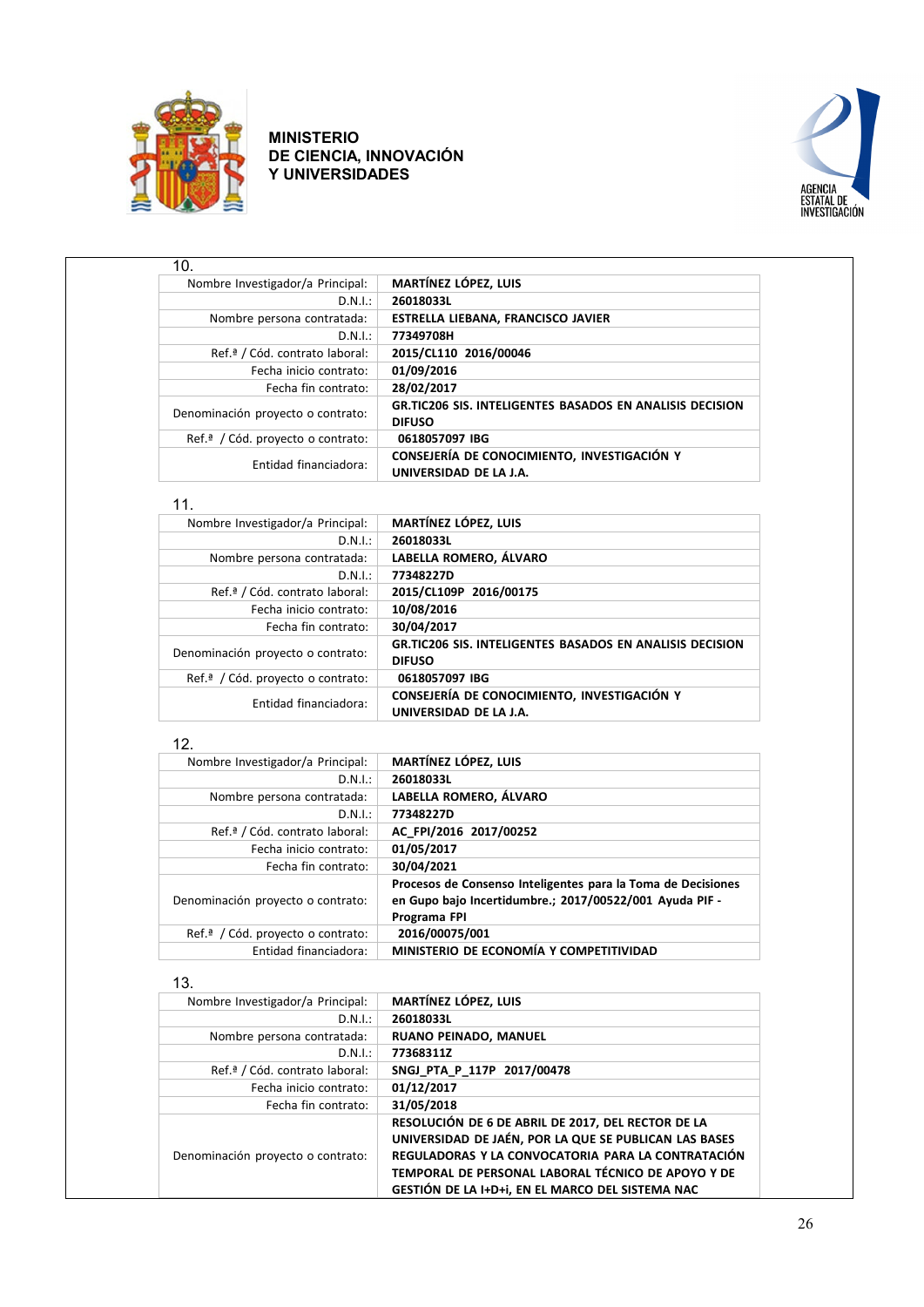



| Ref.ª / Cód. proyecto o contrato: | 2017/00680/001 Personal Técnico de Apoyo a la Investigación<br>Garantía Juvenil                                 |
|-----------------------------------|-----------------------------------------------------------------------------------------------------------------|
| Entidad financiadora:             | CONSEJERÍA DE ECONOMÍA Y CONOCIMIENTO-FEDER                                                                     |
| 14.                               |                                                                                                                 |
| Nombre Investigador/a Principal:  | <b>MARTÍNEZ LÓPEZ, LUIS</b>                                                                                     |
| D.N.I.:                           | 26018033L                                                                                                       |
| Nombre persona contratada:        | MARTÍNEZ MIMBRERA, FRANCISCO JESUS                                                                              |
| D.N.I.:                           | 77334644L                                                                                                       |
| Ref.ª / Cód. contrato laboral:    | 2017/CL093 2018/00029                                                                                           |
| Fecha inicio contrato:            | 05/02/2018                                                                                                      |
| Fecha fin contrato:               | 28/02/2018                                                                                                      |
|                                   | Plan de Apoyo a la Investigación (2017-2019) - Acción 1 -                                                       |
| Denominación proyecto o contrato: | Estructuras de Investigación                                                                                    |
| Ref.ª / Cód. proyecto o contrato: | TIC206 061805707A IBG                                                                                           |
| Entidad financiadora:             | UNIVERSIDAD DE JAÉN                                                                                             |
|                                   |                                                                                                                 |
| 15.                               |                                                                                                                 |
| Nombre Investigador/a Principal:  | MARTÍNEZ LÓPEZ, LUIS                                                                                            |
| D.N.I.:                           | 26018033L                                                                                                       |
| Nombre persona contratada:        | GARRIDO MUÑOZ, ISMAEL                                                                                           |
| D.N.I.:                           | 53599534N                                                                                                       |
| Ref.ª / Cód. contrato laboral:    | SNGJ_JINV_P_039P 2018/00354                                                                                     |
| Fecha inicio contrato:            | 16/10/2018                                                                                                      |
| Fecha fin contrato:               | 15/07/2019                                                                                                      |
|                                   | RESOLUCIÓN DE 19 DE OCTUBRE DE 2017, DEL RECTOR DE LA                                                           |
|                                   | UNIVERSIDAD DE JAÉN, POR LA QUE SE APRUEBAN LAS BASES                                                           |
| Denominación proyecto o contrato: | REGULADORAS Y LA CONVOCATORIA PARA LA CONTRATACIÓN                                                              |
|                                   | DE JOVEN PERSONAL INVESTIGADOR, EN EL MARCO DEL                                                                 |
|                                   | SISTEMA NACIONAL DE GARANTÍA JUVENIL Y DEL PROGR                                                                |
| Ref.ª / Cód. proyecto o contrato: | 2018/00082/001 Personal Joven Investigador Garantía Juvenil                                                     |
| Entidad financiadora:             | CONSEJERÍA DE ECONOMÍA Y CONOCIMIENTO-FEDER                                                                     |
| 16.                               |                                                                                                                 |
| Nombre Investigador/a Principal:  | <b>MARTÍNEZ LÓPEZ, LUIS</b>                                                                                     |
| D.N.I.:                           | 26018033L                                                                                                       |
| Nombre persona contratada:        | GARRIDO MUÑOZ, ISMAEL                                                                                           |
| D.N.I.:                           | 53599534N                                                                                                       |
| Ref.ª / Cód. contrato laboral:    | SNGJ_JINV_P_039 2018/00096                                                                                      |
| Fecha inicio contrato:            | 16/01/2018                                                                                                      |
| Fecha fin contrato:               | 15/10/2018                                                                                                      |
|                                   | RESOLUCIÓN DE 19 DE OCTUBRE DE 2017, DEL RECTOR DE LA                                                           |
|                                   | UNIVERSIDAD DE JAÉN, POR LA QUE SE APRUEBAN LAS BASES                                                           |
|                                   | REGULADORAS Y LA CONVOCATORIA PARA LA CONTRATACIÓN                                                              |
|                                   |                                                                                                                 |
| Denominación proyecto o contrato: |                                                                                                                 |
|                                   | DE JOVEN PERSONAL INVESTIGADOR, EN EL MARCO DEL                                                                 |
| Ref.ª / Cód. proyecto o contrato: | SISTEMA NACIONAL DE GARANTÍA JUVENIL Y DEL PROGR<br>2018/00082/001 Personal Joven Investigador Garantía Juvenil |

## <span id="page-26-0"></span>**9 INTERNATIONAL COLLABORATIONS**

The research group maintains an important international collaboration with researchers of recognized research centers. This section presents a summarize of the different international collaborations carried out by the group members SINBAD2 taking into account only the publications obtained in International Journals from 2014 until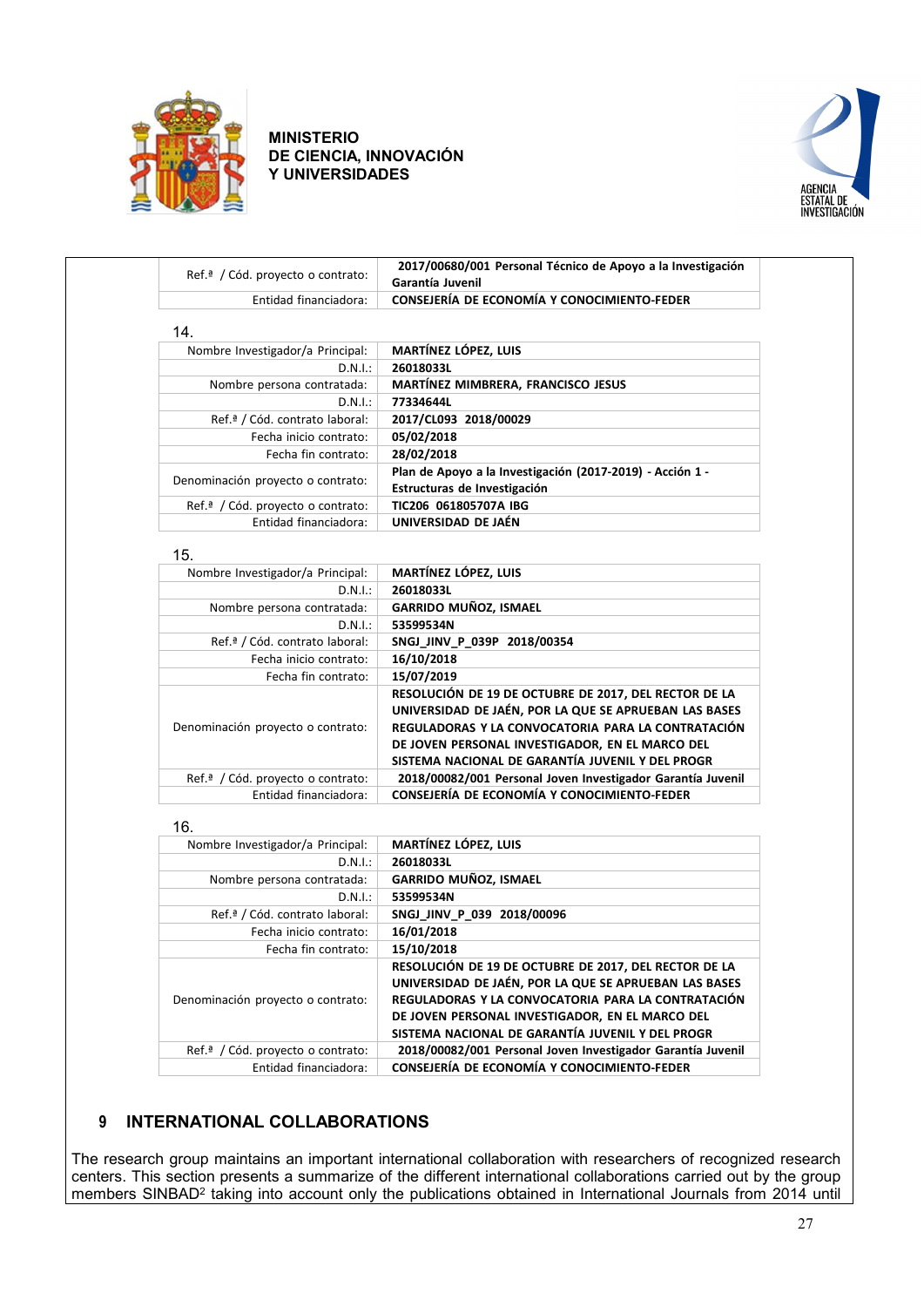



#### now.

**Luis Martínez keeps an active international collaboration** with renowned researchers such as: Dr. Dong, Dr. Chen, Dr Wang, Dr. Xu and Dr. Qin (China), Dr. Yera and Dr. Zulueta (Cuba), Dr. Liu and Dr. Nugent (United Kingdom), Dr. Chin and Dr. Tsui (Hong Kong), Dr. Lu (Australia), Dr. Yüksel, Dr. Dincer and Dr. Kahraman (Turkey), among others.

The research group has started a total of **92** collaborations with more than **40** international collaborators along last years.

Firstly, a list of all the researchers who have made any collaboration is shown. Afterwards, it is devoted the number of collaborators organized by country, as well as, the number of collaborations carried out in each country.

## <span id="page-27-0"></span>**9.1 Researchers list**

Table 3: Names of collaborators

| Surname, Name    | <b>Institution</b>                                                                                          | <b>Number of</b><br>collaborations |
|------------------|-------------------------------------------------------------------------------------------------------------|------------------------------------|
| Dong, Yu-Cheng   | Business School, Sichuan University,<br>Chengdu, China                                                      | 7                                  |
| Yera, Raciel     | Knowledge Management Department,<br>University of Ciego de Ávila, Cuba.                                     | 7                                  |
| Liu, Jun         | School of Computing, Ulster University<br>at Jordanstown Campus,<br>Newtownabbey, UK                        | $\overline{7}$                     |
| Chin, Kwai-Sang  | Department of Systems Engineering<br>and Engineering Management, City<br>University of Hong Kong, Hong Kong | 5                                  |
| Chen, Zhen-Song  | School of Economics and Management,<br>Wuhan University, China                                              | 5                                  |
| Wang, Ying-Ming  | Decision Sciences Institute, Fuzhou<br>University, China                                                    | 5                                  |
| Xu, Z.S.         | Business School, Sichuan University,<br>Chengdu, China                                                      | $\overline{4}$                     |
| Lu, Jie          | Centre for Artificial Intelligence,<br>University of Technology Sydney,<br>Sydney, Australia                | 4                                  |
| Qin, Keyun       | College of Mathematics, Southwest<br>Jiaotong University, Chengdu, Sichuan                                  | $\overline{4}$                     |
| Wei, Cuiping     | College of Mathematical Sciences,<br>Yangzhou University, Yangzhou, China                                   | 3                                  |
| Tsui, Kwok Leung | Department of Systems Engineering<br>and Engineering Management, City<br>University of Hong Kong, Hong Kong | 3                                  |
| Zulueta, Yeleny  | University of Informatics Science,<br>Havana, Cuba                                                          | 3                                  |
| Nugent, Chris    | School of Computing, University of<br>Ulster at Jordanstown, Newtownabbey,<br><b>UK</b>                     | 3                                  |
| Yüksel, Serhat   | Department of Business Administration,<br>Istanbul Medipol University, Istanbul,<br>Turkey                  | 3                                  |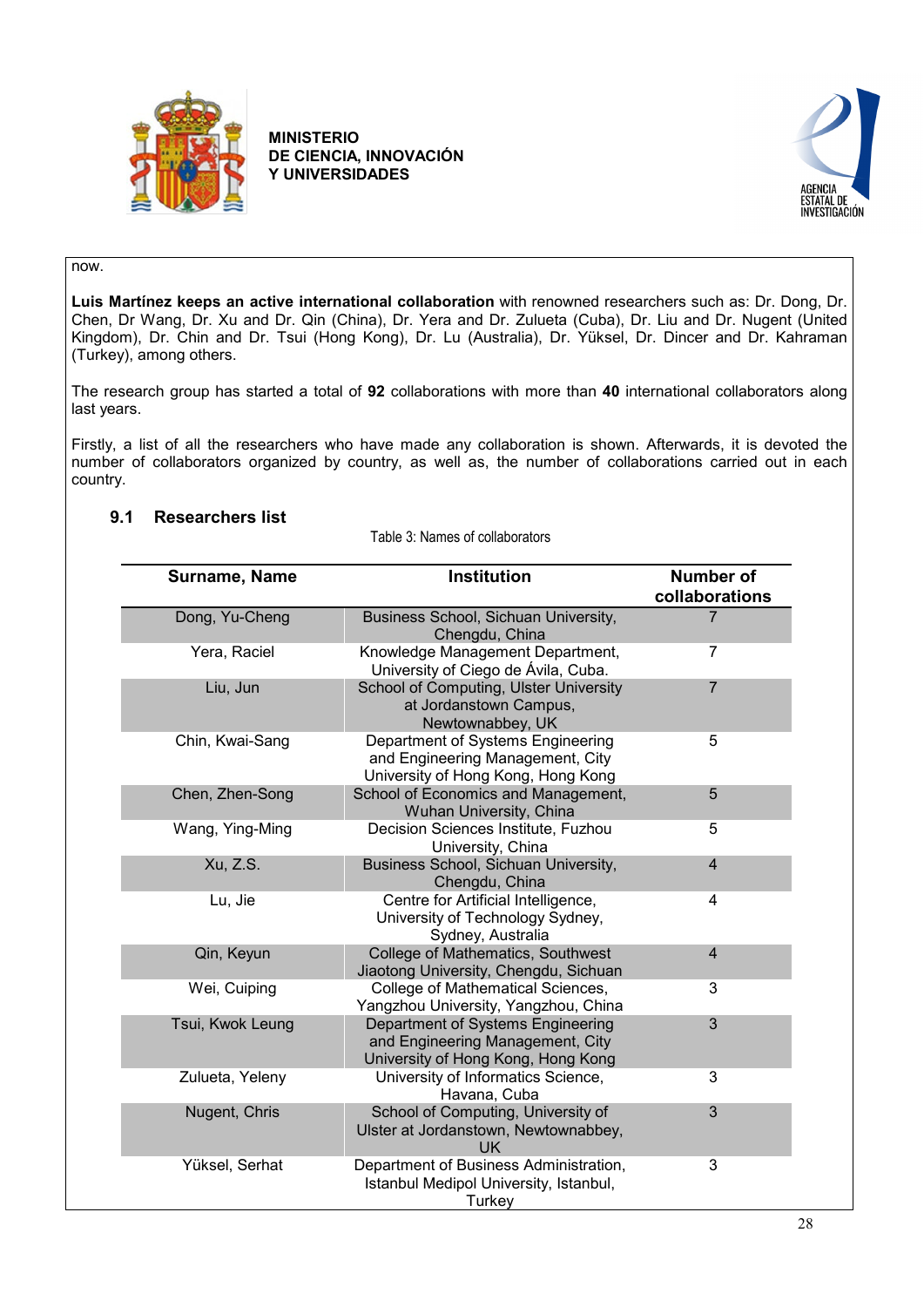



| Dincer, Hasan           | Department of Business Administration,<br>Istanbul Medipol University, Istanbul,<br>Turkey                                    | 3              |  |
|-------------------------|-------------------------------------------------------------------------------------------------------------------------------|----------------|--|
| Wang, Xian-Jia          | School of Economics and Management,<br>Wuhan University, China                                                                | $\overline{2}$ |  |
| Kahraman, Cengiz        | Department of Industrial Engineering,<br>Istanbul Technical University, Istanbul,<br>Turkey                                   | $\overline{2}$ |  |
| Bello, Rafael           | Informatics Research Center,<br>Universidad Central "Marta Abreu" de<br>las Villas, Santa Clara, Cuba                         | $\overline{2}$ |  |
| Yatsalo, Boris I.       | Information Systems Department,<br>National Research Nuclear University<br>MEPHI (IATE NRNU MEPHI), Moscow,<br><b>Russian</b> | 2              |  |
| Zhang, Guang Quan       | Centre for Artificial Intelligence,<br>University of Technology Sydney,<br>Sydney, Australia                                  | $\overline{2}$ |  |
| Calzada, Alberto        | School of Computing and Mathematics,<br>University of Ulster, Jordanstown,<br>Northern, United Kingdom                        | $\overline{2}$ |  |
| Liu, Hong Bin           | Department of Mathematics and<br>Information Science, Henan University<br>of Economics and Law, Zhengzhou,<br>China           | $\overline{2}$ |  |
| Xu, Yejun               | <b>Business School,</b><br>Hohai University, Nanjing, China                                                                   | $\overline{2}$ |  |
| Gong, Zaiwu             | School of Economics and Management,<br>Nanjing University of Information<br>Science and Technology, Nanjing,<br>China         | 1              |  |
| De Tré, Guy             | Department of Telecommunications<br>and Information, Ghent University,<br>Gent, Belgium                                       | 1              |  |
| Doukas, H.              | School of Electrical and Computer<br>Engineering, National Technical<br>University of Athens, Athens, Greece                  | 1              |  |
| Li, Kevin               | Odette School of Business, University<br>of Windsor, Windsor, Canada                                                          | 1              |  |
| Zhang, Zhen             | Institute of Systems Engineering, Dalian<br>University of Technology, Dalian, China                                           | 1              |  |
| Guo, Conghui            | Institute of Systems Engineering, Dalian<br>University of Technology, Dalian, China                                           | 1              |  |
| De Moraes, Ronei Marcos | Departments of Statistics, Federal<br>Universty of Paraíba, João Pessoa,<br><b>Brazil</b>                                     | 1              |  |
| Wang, Hui               | Institute of Biomedical Engineering and<br>Health Technology, Chinese Academy<br>of Sciences, Beijing, China                  | 1              |  |
| Bedregal, Benjamin      | Departmento de Informática e<br>Matemática Aplicada, Universidade<br>Federal do Rio Grande do Norte, Natal,<br><b>Brazil</b>  | 1              |  |
| Ishizaka, Alessio       | Department of Information Systems,                                                                                            | 1              |  |